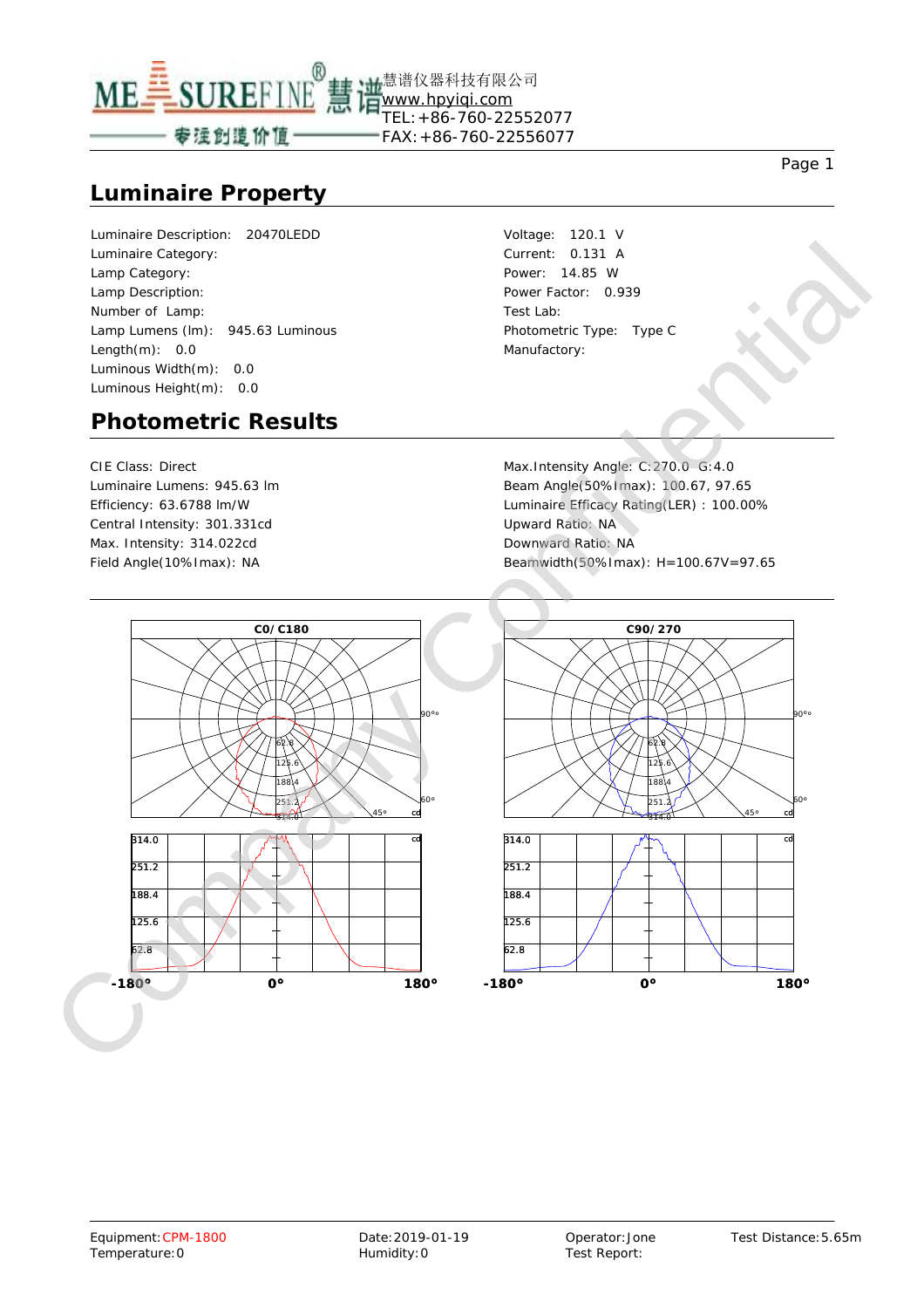

| $C\setminus G$  |       | GO.O  | G1.0  | G2.0  | G3.0  | G4.0  | G5.0  | G6.0  | G7.0  | G8.0  | G9.0  |
|-----------------|-------|-------|-------|-------|-------|-------|-------|-------|-------|-------|-------|
| CO.O            |       | 301.3 | 308.2 | 305.4 | 301.7 | 303.4 | 302.2 | 304.5 | 310.5 | 307.6 | 301.0 |
| C45.0           |       | 301.3 | 297.0 | 302.4 | 300.3 | 296.4 | 304.6 | 306.8 | 302.3 | 300.2 | 302.3 |
| C90.0           |       | 301.3 | 302.2 | 303.6 | 303.3 | 301.6 | 303.5 | 300.1 | 299.2 | 300.3 | 301.9 |
| C135.0          |       | 301.3 | 303.9 | 299.3 | 304.9 | 301.1 | 295.7 | 306.2 | 294.9 | 288.9 | 295.5 |
| C180.0          |       | 301.3 | 307.7 | 307.6 | 304.0 | 305.2 | 306.6 | 303.0 | 308.6 | 309.1 | 305.3 |
| C225.0          |       | 301.3 | 311.2 | 312.1 | 302.8 | 306.0 | 310.0 | 308.4 | 301.0 | 305.5 | 313.2 |
| C270.0          |       | 301.3 | 304.0 | 306.0 | 312.1 | 314.0 | 305.8 | 303.6 | 304.5 | 298.3 | 305.7 |
| C315.0          |       | 301.3 | 302.2 | 308.1 | 302.5 | 298.7 | 309.9 | 310.6 | 303.7 | 308.9 | 307.7 |
| C360.0          |       | 301.3 | 308.2 | 305.4 | 301.7 | 303.4 | 302.2 | 304.5 | 310.5 | 307.6 | 301.0 |
|                 |       |       |       |       |       |       |       |       |       |       |       |
|                 |       |       |       |       |       |       |       |       |       |       |       |
| $C\setminus G$  |       | G10.0 | G11.0 | G12.0 | G13.0 | G14.0 | G15.0 | G16.0 | G17.0 | G18.0 | G19.0 |
| CO.O            |       | 294.5 | 297.7 | 311.1 | 302.1 | 294.1 | 295.5 | 290.8 | 283.8 | 279.4 | 282.6 |
| C45.0           |       | 300.5 | 295.3 | 289.5 | 279.4 | 278.6 | 281.3 | 281.4 | 271.1 | 272.7 | 267.0 |
| C90.0           |       | 302.6 | 300.4 | 300.5 | 298.4 | 295.1 | 292.2 | 290.6 | 289.6 | 278.7 | 271.6 |
| C135.0          |       | 297.4 | 290.0 | 289.2 | 284.2 | 279.3 | 279.0 | 277.7 | 275.2 | 266.8 | 262.6 |
| C180.0          |       | 299.8 | 297.9 | 293.5 | 294.6 | 294.9 | 279.5 | 280.9 | 282.7 | 280.9 | 274.6 |
| C225.0          |       | 307.7 | 300.1 | 298.0 | 300.3 | 297.3 | 302.7 | 298.5 | 292.9 | 299.7 | 293.3 |
| C270.0          |       | 301.3 | 289.6 | 287.3 | 287.3 | 287.4 | 288.6 | 287.8 | 282.5 | 276.4 | 273.0 |
| C315.0          |       | 305.7 | 296.2 | 295.3 | 302.6 | 303.9 | 304.8 | 298.8 | 291.5 | 289.9 | 285.9 |
| C360.0          |       | 294.5 | 297.7 | 311.1 | 302.1 | 294.1 | 295.5 | 290.8 | 283.8 | 279.4 | 282.6 |
|                 |       |       |       |       |       |       |       |       |       |       |       |
| $C\setminus G$  |       | G20.0 | G21.0 | G22.0 | G23.0 | G24.0 | G25.0 | G26.0 | G27.0 | G28.0 | G29.0 |
| CO.O            |       | 276.7 | 267.4 | 268.6 | 267.1 | 262.1 | 255.6 | 254.9 | 251.8 | 250.2 | 242.5 |
| C45.0           |       | 258.4 | 265.5 | 262.1 | 252.9 | 249.1 | 244.9 | 242.7 | 243.1 | 234.6 | 235.0 |
| C90.0           |       | 269.9 | 270.2 | 272.3 | 268.2 | 261.4 | 256.2 | 256.1 | 255.5 | 252.2 | 250.8 |
| C135.0          |       | 257.0 | 252.0 | 252.5 | 249.1 | 246.5 | 247.0 | 245.1 | 237.7 | 229.7 | 227.4 |
| C180.0          |       | 265.3 | 266.2 | 264.8 | 261.5 | 260.0 | 260.2 | 252.2 | 250.2 | 250.5 | 248.5 |
| C225.0          |       | 284.5 | 280.4 | 278.8 | 276.8 | 264.4 | 262.8 | 266.0 | 263.0 | 254.9 | 254.4 |
| C270.0          |       | 268.4 | 265.0 | 257.6 | 255.0 | 247.4 | 248.3 | 245.3 | 237.8 | 236.9 | 233.7 |
| C315.0          | 284.8 |       | 279.1 | 285.7 | 279.0 | 275.2 | 274.2 | 274.9 | 268.6 | 258.3 | 262.1 |
| C360.0          |       | 276.7 | 267.4 | 268.6 | 267.1 | 262.1 | 255.6 | 254.9 | 251.8 | 250.2 | 242.5 |
|                 |       |       |       |       |       |       |       |       |       |       |       |
|                 |       |       |       |       |       |       |       |       |       |       |       |
| $C \setminus G$ |       | G30.0 | G31.0 | G32.0 | G33.0 | G34.0 | G35.0 | G36.0 | G37.0 | G38.0 | G39.0 |
| CO.0            |       | 241.4 | 242.8 | 243.9 | 240.4 | 237.7 | 229.2 | 223.0 | 221.9 | 218.3 | 218.0 |
| C45.0           |       | 234.1 | 234.2 | 222.9 | 217.7 | 216.6 | 212.9 | 209.1 | 203.6 | 198.1 | 194.6 |
| C90.0           |       | 247.7 | 245.7 | 243.5 | 248.8 | 233.6 | 230.7 | 225.7 | 219.8 | 220.2 | 216.4 |
| C135.0          |       | 223.3 | 223.0 | 213.2 | 211.6 | 210.5 | 207.1 | 202.0 | 195.9 | 191.7 | 189.1 |
| C180.0          |       | 231.7 | 231.7 | 231.1 | 226.7 | 233.8 | 222.6 | 216.2 | 211.9 | 207.0 | 208.4 |
| C225.0          |       | 247.5 | 247.4 | 241.7 | 239.7 | 245.0 | 237.0 | 230.5 | 226.7 | 227.5 | 222.9 |
| C270.0          |       | 232.7 | 231.9 | 231.4 | 226.6 | 221.9 | 213.1 | 210.4 | 211.3 | 204.5 | 197.5 |
| C315.0          |       | 254.1 | 245.5 | 245.4 | 253.4 | 240.9 | 232.2 | 234.5 | 233.5 | 233.6 | 227.8 |
| C360.0          |       | 241.4 | 242.8 | 243.9 | 240.4 | 237.7 | 229.2 | 223.0 | 221.9 | 218.3 | 218.0 |
|                 |       |       |       |       |       |       |       |       |       |       |       |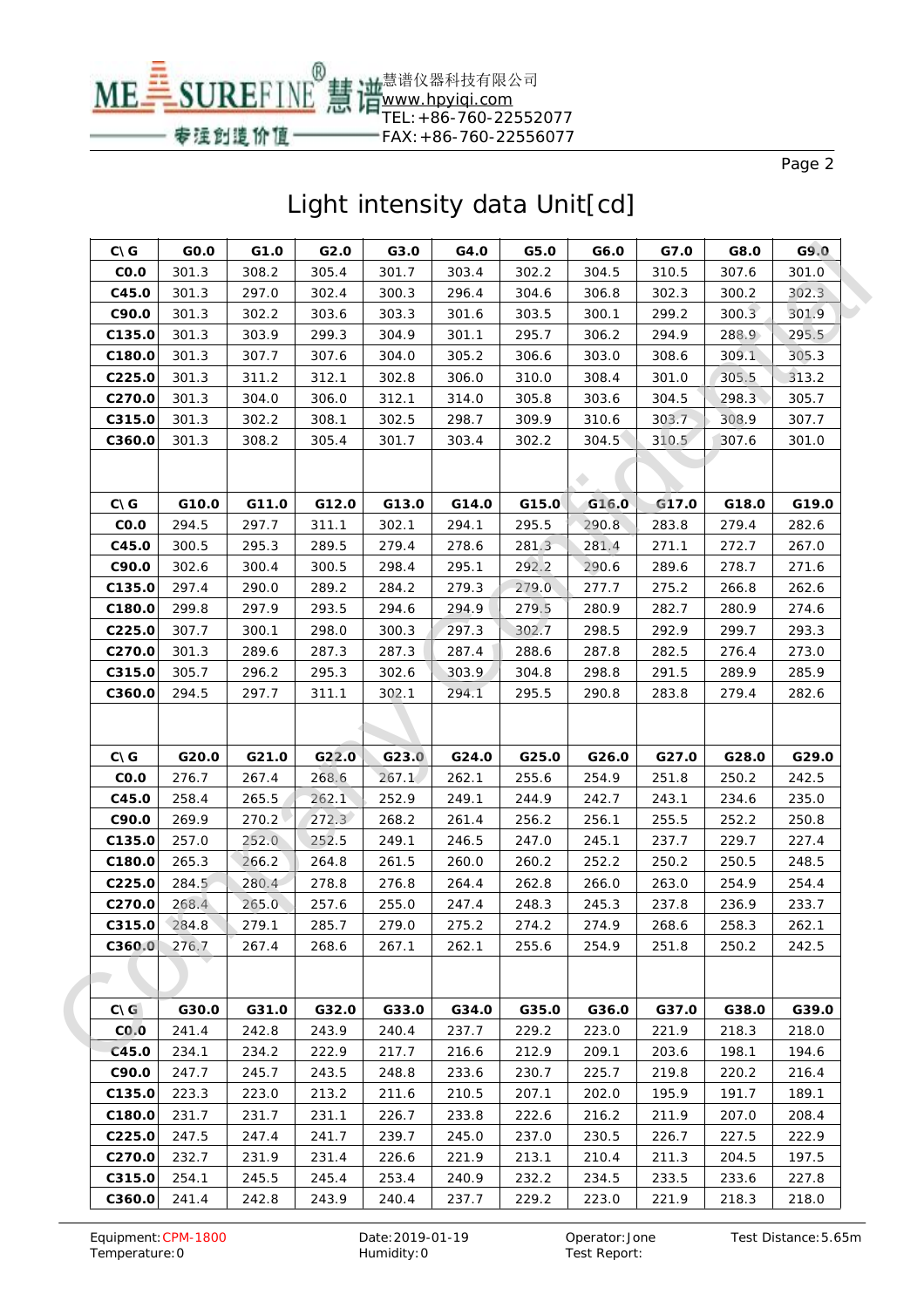

| <b>CNG</b>         | G40.0 | G41.0 | G42.0 | G43.0 | G44.0 | G45.0 | G46.0 | G47.0 | G48.0 | G49.0 |
|--------------------|-------|-------|-------|-------|-------|-------|-------|-------|-------|-------|
| CO.O               | 212.2 | 203.2 | 202.3 | 196.7 | 191.2 | 188.0 | 185.9 | 180.1 | 174.5 | 171.6 |
| C45.0              | 191.9 | 191.7 | 187.4 | 182.1 | 176.9 | 174.1 | 168.7 | 164.6 | 161.7 | 158.9 |
| C90.0              | 205.6 | 204.8 | 204.4 | 200.3 | 193.5 | 191.7 | 190.3 | 181.6 | 178.1 | 175.2 |
| C135.0             | 186.0 | 185.4 | 183.1 | 176.2 | 170.9 | 166.0 | 162.5 | 159.7 | 157.7 | 153.0 |
| C180.0             | 204.5 | 197.2 | 193.4 | 188.2 | 183.7 | 180.4 | 177.4 | 175.1 | 169.9 | 167.2 |
| C225.0             | 224.4 | 215.3 | 208.2 | 203.4 | 198.9 | 195.8 | 194.8 | 193.7 | 191.0 | 184.8 |
| C270.0             | 193.9 | 192.5 | 192.5 | 184.9 | 182.6 | 174.8 | 172.3 | 169.9 | 164.0 | 161.7 |
| C315.0             | 222.3 | 218.7 | 217.7 | 207.8 | 202.6 | 196.7 | 195.4 | 191.4 | 185.7 | 181.9 |
| C360.0             | 212.2 | 203.2 | 202.3 | 196.7 | 191.2 | 188.0 | 185.9 | 180.1 | 174.5 | 171.6 |
|                    |       |       |       |       |       |       |       |       |       |       |
| <b>CNG</b>         | G50.0 | G51.0 | G52.0 | G53.0 | G54.0 | G55.0 | G56.0 | G57.0 | G58.0 | G59.0 |
| CO.O               | 168.0 | 165.4 | 159.0 | 153.6 | 150.1 | 149.5 | 143.7 | 139.3 | 135.3 | 133.4 |
| C45.0              | 153.2 | 150.2 | 145.9 | 141.0 | 138.4 | 134.1 | 130.9 | 126.1 | 122.5 | 117.4 |
| C90.0              | 172.0 | 167.0 | 166.4 | 161.2 | 155.7 | 150.7 | 146.9 | 144.3 | 139.9 | 135.3 |
| C135.0             | 148.1 | 145.4 | 142.6 | 137.9 | 136.3 | 134.3 | 128.4 | 124.3 | 118.6 | 114.4 |
| C180.0             | 161.8 | 157.8 | 153.1 | 150.9 | 144.5 | 142.5 | 137.7 | 133.9 | 130.4 | 126.9 |
| C225.0             | 178.2 | 173.7 | 168.4 | 167.1 | 163.0 | 159.2 | 154.9 | 150.0 | 147.4 | 141.6 |
| C <sub>270.0</sub> | 157.4 | 153.7 | 149.7 | 144.3 | 140.0 | 137.4 | 133.3 | 131.1 | 127.0 | 122.2 |
| C315.0             | 182.0 | 177.4 | 174.8 | 168.9 | 166.1 | 159.0 | 154.2 | 149.5 | 146.8 | 143.8 |
| C360.0             | 168.0 | 165.4 | 159.0 | 153.6 | 150.1 | 149.5 | 143.7 | 139.3 | 135.3 | 133.4 |
|                    |       |       |       |       |       |       |       |       |       |       |
| $C\setminus G$     | G60.0 | G61.0 | G62.0 | G63.0 | G64.0 | G65.0 | G66.0 | G67.0 | G68.0 | G69.0 |
| CO.O               | 128.8 | 125.5 | 121.2 | 117.2 | 112.1 | 107.6 | 104.3 | 99.6  | 96.0  | 92.6  |
| C45.0              | 113.3 | 109.2 | 106.7 | 104.3 | 101.7 | 95.5  | 91.8  | 88.4  | 84.3  | 81.2  |
| C90.0              | 132.8 | 128.8 | 124.1 | 120.3 | 117.1 | 114.4 | 109.6 | 104.9 | 102.8 | 99.4  |
| C135.0             | 111.9 | 107.6 | 103.1 | 99.9  | 98.4  | 93.9  | 88.6  | 84.5  | 82.3  | 80.3  |
| C180.0             | 123.6 | 118.5 | 113.6 | 109.6 | 106.3 | 102.8 | 100.1 | 96.4  | 91.5  | 89.2  |
| C225.0             | 136.9 | 134.6 | 131.3 | 130.4 | 122.3 | 117.7 | 115.0 | 112.8 | 107.9 | 104.0 |
| C270.0             | 117.8 | 116.5 | 111.6 | 106.3 | 101.0 | 97.5  | 94.9  | 91.0  | 87.8  | 83.9  |
| $C315.0$ 140.3     |       | 137.9 | 133.1 | 131.0 | 127.6 | 122.2 | 117.0 | 111.8 | 109.7 | 106.2 |
| C360.0             | 128.8 | 125.5 | 121.2 | 117.2 | 112.1 | 107.6 | 104.3 | 99.6  | 96.0  | 92.6  |
|                    |       |       |       |       |       |       |       |       |       |       |
| $C\setminus G$     | G70.0 | G71.0 | G72.0 | G73.0 | G74.0 | G75.0 | G76.0 | G77.0 | G78.0 | G79.0 |
| CO.0               | 88.0  | 85.2  | 82.2  | 79.2  | 75.9  | 72.8  | 69.8  | 66.7  | 64.4  | 60.7  |
| C45.0              | 77.4  | 73.2  | 69.2  | 66.8  | 65.2  | 61.2  | 58.7  | 54.7  | 51.2  | 48.6  |
| C90.0              | 96.1  | 92.2  | 87.9  | 84.1  | 82.8  | 78.3  | 74.3  | 70.5  | 66.9  | 64.9  |
| C135.0             | 76.7  | 74.2  | 70.4  | 67.0  | 62.7  | 62.0  | 58.0  | 54.5  | 52.2  | 49.3  |
| C180.0             | 84.9  | 81.4  | 77.8  | 75.0  | 70.9  | 67.9  | 64.7  | 62.0  | 59.3  | 55.9  |
| C225.0             | 99.8  | 98.2  | 95.0  | 91.8  | 84.7  | 80.9  | 77.6  | 75.3  | 70.1  | 67.6  |
| C <sub>270.0</sub> | 80.9  | 76.7  | 74.0  | 70.7  | 68.1  | 65.6  | 62.0  | 59.0  | 56.2  | 52.8  |
| C315.0             | 101.8 | 97.2  | 92.9  | 90.8  | 88.0  | 82.4  | 77.0  | 72.6  | 70.3  | 67.7  |
| C360.0             | 88.0  | 85.2  | 82.2  | 79.2  | 75.9  | 72.8  | 69.8  | 66.7  | 64.4  | 60.7  |
|                    |       |       |       |       |       |       |       |       |       |       |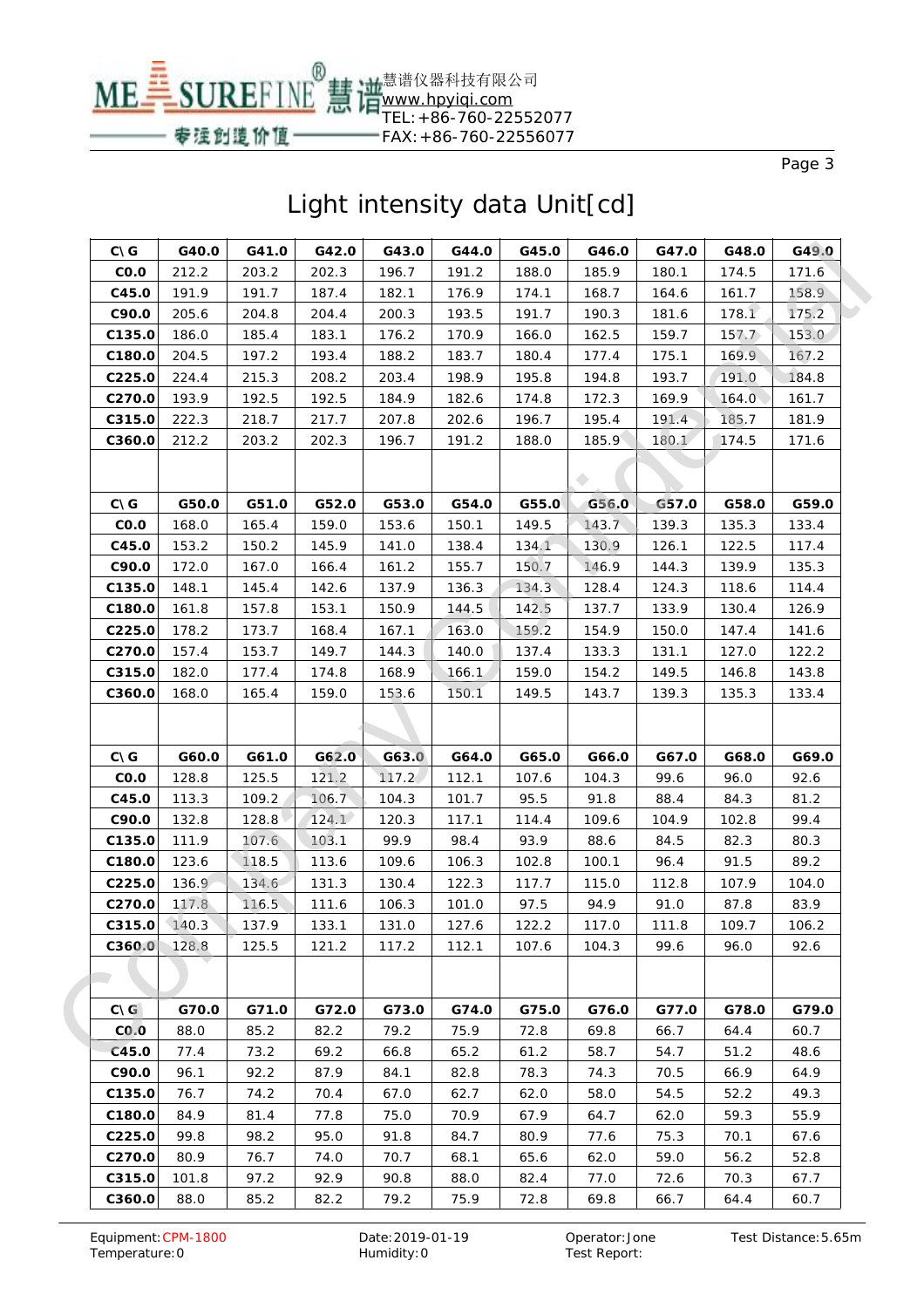

| $C\setminus G$  | G80.0  | G81.0  | G82.0  | G83.0  | G84.0  | G85.0  | G86.0  | G87.0  | G88.0  | G89.0  |
|-----------------|--------|--------|--------|--------|--------|--------|--------|--------|--------|--------|
| CO.O            | 57.4   | 55.2   | 52.4   | 49.5   | 46.4   | 43.7   | 41.0   | 38.8   | 36.2   | 33.8   |
| C45.0           | 46.3   | 43.7   | 40.8   | 38.2   | 35.1   | 33.0   | 30.6   | 28.5   | 26.5   | 25.0   |
| C90.0           | 61.9   | 58.2   | 54.8   | 52.6   | 49.9   | 47.6   | 44.9   | 42.4   | 39.6   | 37.3   |
| C135.0          | 46.3   | 42.9   | 40.8   | 38.1   | 35.5   | 33.0   | 30.9   | 29.1   | 27.6   | 26.1   |
| C180.0          | 52.8   | 49.7   | 47.9   | 45.1   | 42.6   | 40.0   | 38.0   | 35.7   | 33.2   | 31.5   |
| C225.0          | 62.1   | 60.2   | 56.1   | 54.2   | 51.2   | 46.9   | 44.9   | 41.6   | 38.6   | 36.5   |
| C270.0          | 49.6   | 47.5   | 44.9   | 42.2   | 40.0   | 37.4   | 35.1   | 33.4   | 31.1   | 28.9   |
| C315.0          | 64.0   | 60.7   | 57.8   | 55.3   | 51.9   | 48.8   | 45.4   | 42.8   | 40.0   | 37.6   |
| C360.0          | 57.4   | 55.2   | 52.4   | 49.5   | 46.4   | 43.7   | 41.0   | 38.8   | 36.2   | 33.8   |
|                 |        |        |        |        |        |        |        |        |        |        |
|                 |        |        |        |        |        |        |        |        |        |        |
| $C\setminus G$  | G90.0  | G91.0  | G92.0  | G93.0  | G94.0  | G95.0  | G96.0  | G97.0  | G98.0  | G99.0  |
| CO.O            | 31.7   | 29.8   | 27.8   | 26.1   | 24.5   | 23.0   | 21.6   | 20.2   | 19.0   | 17.7   |
| C45.0           | 23.4   | 22.0   | 20.6   | 19.4   | 18.3   | 17.2   | 16.4   | 15.6   | 14.9   | 14.4   |
| C90.0           | 35.0   | 33.1   | 30.5   | 28.7   | 27.1   | 25.5   | 23.8   | 22.3   | 21.1   | 19.5   |
| C135.0          | 24.6   | 23.4   | 22.1   | 20.9   | 19.8   | 18.8   | 18.0   | 17.2   | 16.6   | 16.0   |
| C180.0          | 29.8   | 28.4   | 26.8   | 25.5   | 24.1   | 22.9   | 21.6   | 20.1   | 19.1   | 18.0   |
| C225.0          | 34.0   | 31.7   | 29.4   | 27.4   | 25.8   | 24.4   | 22.9   | 21.4   | 20.1   | 18.9   |
| C270.0          | 27.3   | 25.9   | 24.6   | 23.0   | 21.6   | 20.4   | 19.2   | 18.1   | 16.9   | 16.0   |
| C315.0          | 34.7   | 32.2   | 30.0   | 27.3   | 25.5   | 23.9   | 22.4   | 20.9   | 19.5   | 18.4   |
| C360.0          | 31.7   | 29.8   | 27.8   | 26.1   | 24.5   | 23.0   | 21.6   | 20.2   | 19.0   | 17.7   |
|                 |        |        |        |        |        |        |        |        |        |        |
| <b>CNG</b>      | G100.0 | G101.0 | G102.0 | G103.0 | G104.0 | G105.0 | G106.0 | G107.0 | G108.0 | G109.0 |
| CO.O            | 16.7   | 15.7   | 14.7   | 14.0   | 13.2   | 12.7   | 12.3   | 12.0   | 11.9   | 11.7   |
| C45.0           | 13.9   | 13.5   | 13.0   | 12.8   | 12.4   | 12.2   | 12.0   | 11.7   | 11.6   | 11.5   |
| C90.0           | 18.2   | 17.1   | 16.2   | 15.4   | 14.6   | 13.9   | 13.6   | 13.4   | 13.1   | 13.0   |
| C135.0          | 15.5   | 14.9   | 14.5   | 14.2   | 13.9   | 13.7   | 13.5   | 13.4   | 13.3   | 13.2   |
| C180.0          | 17.0   | 16.0   | 15.2   | 14.5   | 13.8   | 13.2   | 12.9   | 12.8   | 12.7   | 12.6   |
| C225.0          | 17.8   | 16.8   | 15.9   | 15.2   | 14.6   | 14.0   | 13.4   | 13.1   | 12.6   | 12.2   |
| C270.0          | 15.3   | 14.5   | 13.8   | 13.1   | 12.7   | 12.3   | 12.1   | 11.9   | 11.8   | 11.8   |
| C315.0          | 17.3   | 16.2   | 15.2   | 14.5   | 13.8   | 13.2   | 12.7   | 12.2   | 11.8   | 11.5   |
| C360.0          | 16.7   | 15.7   | 14.7   | 14.0   | 13.2   | 12.7   | 12.3   | 12.0   | 11.9   | 11.7   |
|                 |        |        |        |        |        |        |        |        |        |        |
| $C \setminus G$ | G110.0 | G111.0 | G112.0 | G113.0 | G114.0 | G115.0 | G116.0 | G117.0 | G118.0 | G119.0 |
| CO.O            | 11.7   | 11.5   | 11.5   | 11.3   | 11.3   | 11.2   | 11.1   | 11.0   | 11.0   | 10.9   |
| C45.0           | 11.4   | 11.4   | 11.4   | 11.4   | 11.4   | 11.3   | 11.2   | 11.2   | 11.2   | 11.3   |
| C90.0           | 13.0   | 12.8   | 12.7   | 12.7   | 12.6   | 12.5   | 12.5   | 12.5   | 12.4   | 12.4   |
| C135.0          | 13.2   | 13.1   | 13.1   | 13.0   | 13.0   | 13.0   | 12.9   | 13.0   | 12.9   | 12.9   |
| C180.0          | 12.6   | 12.6   | 12.5   | 12.4   | 12.4   | 12.4   | 12.3   | 12.2   | 12.3   | 12.2   |
| C225.0          | 11.9   | 11.6   | 11.4   | 11.2   | 11.2   | 11.1   | 11.0   | 11.0   | 10.9   | 10.9   |
| C270.0          | 11.7   | 11.6   | 11.6   | 11.5   | 11.5   | 11.4   | 11.3   | 11.4   | 11.2   | 11.2   |
| C315.0          | 11.2   | 10.9   | 10.6   | 10.4   | 10.2   | 10.1   | 10.0   | 10.0   | 10.0   | 9.9    |
| C360.0          | 11.7   | 11.5   | 11.5   | 11.3   | 11.3   | 11.2   | 11.1   | 11.0   | 11.0   | 10.9   |
|                 |        |        |        |        |        |        |        |        |        |        |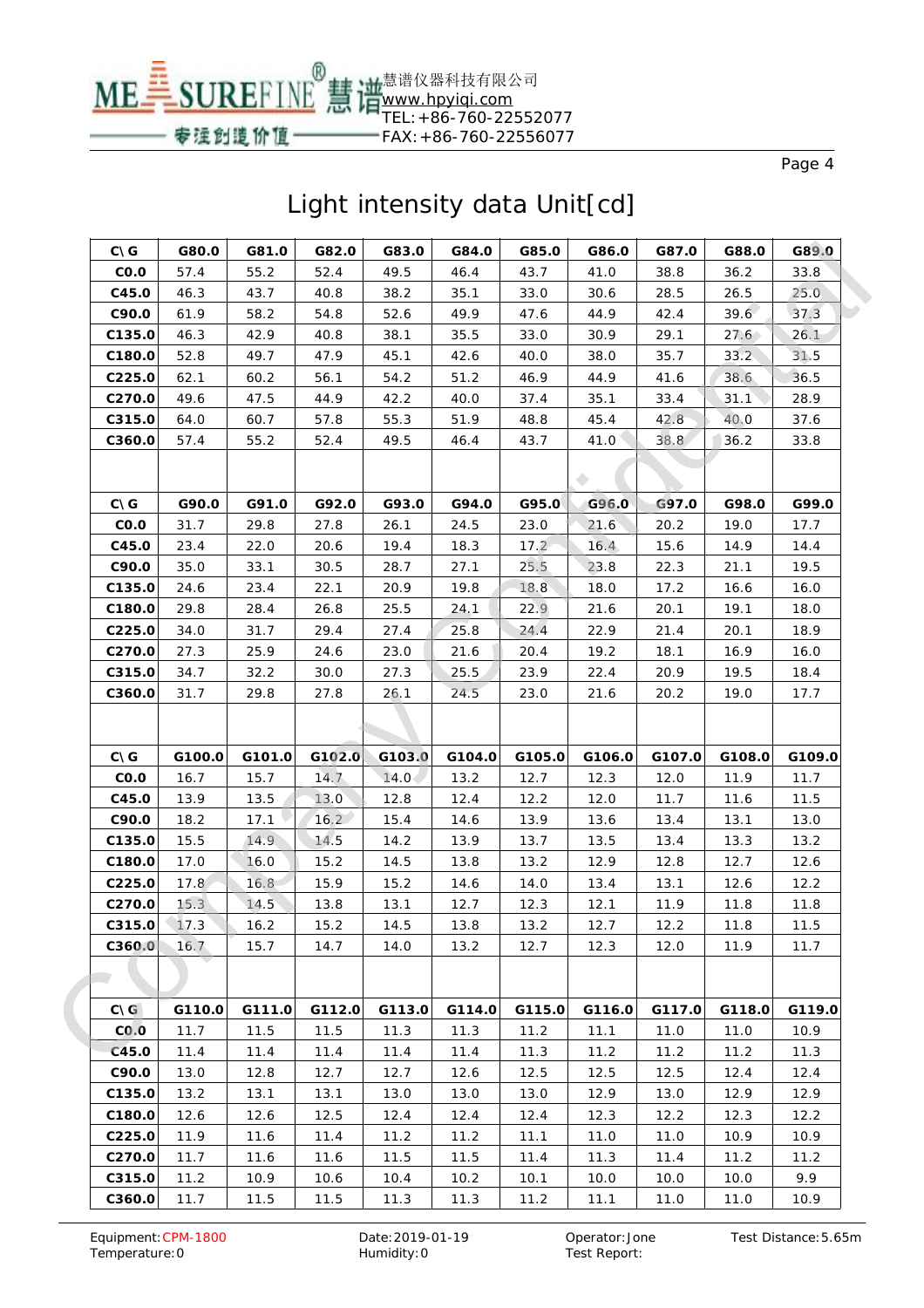

| $C\setminus G$ | G120.0 | G121.0 | G122.0 | G123.0 | G124.0 | G125.0 | G126.0 | G127.0 | G128.0   | G129.0         |
|----------------|--------|--------|--------|--------|--------|--------|--------|--------|----------|----------------|
| CO.O           | 10.8   | 10.7   | 10.6   | 10.5   | 10.4   | 10.4   | 10.3   | 10.2   | 10.0     | 9.9            |
| C45.0          | 11.1   | 11.1   | 11.0   | 10.9   | 11.0   | 10.8   | 10.8   | 10.7   | 10.6     | 10.5           |
| C90.0          | 12.4   | 12.3   | 12.3   | 12.2   | 12.2   | 12.1   | 12.1   | 11.9   | $11.9 -$ | 11.7           |
| C135.0         | 12.9   | 12.9   | 12.8   | 12.7   | 12.6   | 12.5   | 12.4   | 12.4   | 12.2     | $12.2^{\circ}$ |
| C180.0         | 12.1   | 12.1   | 11.9   | 11.9   | 11.8   | 11.7   | 11.6   | 11.5   | 11.4     | 11.3           |
| C225.0         | 10.9   | 10.8   | 10.8   | 10.8   | 10.7   | 10.7   | 10.6   | 10.7   | 10.6     | 10.6           |
| C270.0         | 11.1   | 11.0   | 10.9   | 10.8   | 10.8   | 10.6   | 10.5   | 10.4   | 10.3     | 10.2           |
| C315.0         | 9.9    | 9.9    | 9.9    | 9.8    | 9.8    | 9.7    | 9.7    | 9.7    | 9.6      | 9.6            |
| C360.0         | 10.8   | 10.7   | 10.6   | 10.5   | 10.4   | 10.4   | 10.3   | 10.2   | 10.0     | 9.9            |
|                |        |        |        |        |        |        |        |        |          |                |
| $C\setminus G$ | G130.0 | G131.0 | G132.0 | G133.0 | G134.0 | G135.0 | G136.0 | G137.0 | G138.0   | G139.0         |
| CO.O           | 9.7    | 9.6    | 9.4    | 9.3    | 9.1    | 8.9    | 8.7    | 8.6    | 8.4      | 8.1            |
| C45.0          | 10.5   | 10.4   | 10.3   | 10.3   | 10.2   | 10.0   | 10.0   | 9.9    | 9.7      | 9.7            |
| C90.0          | 11.7   | 11.6   | 11.4   | 11.3   | 11.2   | 11.1   | 10.9   | 10.8   | 10.5     | 10.3           |
| C135.0         | 12.0   | 11.9   | 11.7   | 11.6   | 11.5   | 11.3   | 11.1   | 10.9   | 10.7     | 10.5           |
| C180.0         | 11.1   | 11.0   | 10.9   | 10.7   | 10.5   | 10.2   | 10.0   | 9.8    | 9.5      | 9.3            |
| C225.0         | 10.5   | 10.5   | 10.4   | 10.4   | 10.4   | 10.3   | 10.3   | 10.3   | 10.2     | 10.2           |
| C270.0         | 10.0   | 9.9    | 9.7    | 9.6    | 9.4    | 9.2    | 9.1    | 8.8    | 8.6      | 8.3            |
| C315.0         | 9.6    | 9.6    | 9.5    | 9.5    | 9.5    | 9.5    | 9.5    | 9.5    | 9.4      | 9.4            |
| C360.0         | 9.7    | 9.6    | 9.4    | 9.3    | 9.1    | 8.9    | 8.7    | 8.6    | 8.4      | 8.1            |
|                |        |        |        |        |        |        |        |        |          |                |
| $C\setminus G$ | G140.0 | G141.0 | G142.0 | G143.0 | G144.0 | G145.0 | G146.0 | G147.0 | G148.0   | G149.0         |
| CO.O           | 8.0    | 7.8    | 7.6    | 7.4    | 7.1    | 6.9    | 6.6    | 6.2    | 6.0      | 5.7            |
| C45.0          | 9.4    | 9.3    | 9.1    | 8.8    | 8.6    | 8.3    | 7.9    | 7.6    | 7.4      | 7.1            |
| C90.0          | 10.0   | 9.8    | 9.4    | 9.2    | 9.0    | 8.8    | 8.6    | 8.4    | 8.2      | 7.9            |
| C135.0         | 10.2   | 10.0   | 9.7    | 9.4    | 9.0    | 8.7    | 8.3    | 8.0    | 7.6      | 7.2            |
| C180.0         | 9.0    | 8.7    | 8.6    | 8.3    | 8.1    | 7.9    | 7.8    | 7.6    | 7.3      | 7.1            |
| C225.0         | 10.1   | 10.0   | 9.8    | 9.7    | 9.5    | 9.4    | 9.1    | 8.9    | 8.6      | 8.4            |
| C270.0         | 8.0    | 7.8    | 7.6    | 7.4    | 7.1    | 6.8    | 6.6    | 6.3    | 6.1      | 5.9            |
| C315.0         | 9.4    | 9.3    | 9.2    | 9.1    | 9.0    | 8.8    | 8.7    | 8.4    | 8.3      | 8.0            |
| C360.0         | 8.0    | 7.8    | 7.6    | 7.4    | 7.1    | 6.9    | 6.6    | 6.2    | 6.0      | 5.7            |
|                |        |        |        |        |        |        |        |        |          |                |
| $C\setminus G$ | G150.0 | G151.0 | G152.0 | G153.0 | G154.0 | G155.0 | G156.0 | G157.0 | G158.0   | G159.0         |
| CO.O           | 5.5    | 5.3    | 5.1    | 4.9    | 4.8    | 4.6    | 4.5    | 4.3    | 4.2      | 4.1            |
| C45.0          | 6.8    | 6.3    | 6.0    | 5.8    | 5.6    | 5.3    | 5.1    | 4.9    | 4.7      | 4.5            |
| C90.0          | 7.7    | 7.4    | 7.2    | 6.9    | 6.6    | 6.3    | 6.2    | 6.0    | 5.7      | 5.5            |
| C135.0         | 6.8    | 6.4    | 6.1    | 5.8    | 5.6    | 5.4    | 5.1    | 4.9    | 4.7      | 4.6            |
| C180.0         | 6.8    | 6.6    | 6.3    | 6.1    | 5.9    | 5.7    | 5.5    | 5.4    | 5.2      | 5.2            |
| C225.0         | 8.2    | 7.9    | 7.7    | 7.4    | 7.1    | 6.8    | 6.5    | 6.2    | 5.9      | 5.7            |
| C270.0         | 5.7    | 5.4    | 5.2    | 5.0    | 4.8    | 4.6    | 4.4    | 4.3    | 4.2      | 4.1            |
| C315.0         | 7.8    | 7.6    | 7.3    | 7.1    | 6.8    | 6.6    | 6.4    | 6.1    | 5.9      | 5.6            |
| C360.0         | 5.5    | 5.3    | 5.1    | 4.9    | 4.8    | 4.6    | 4.5    | 4.3    | 4.2      | 4.1            |
|                |        |        |        |        |        |        |        |        |          |                |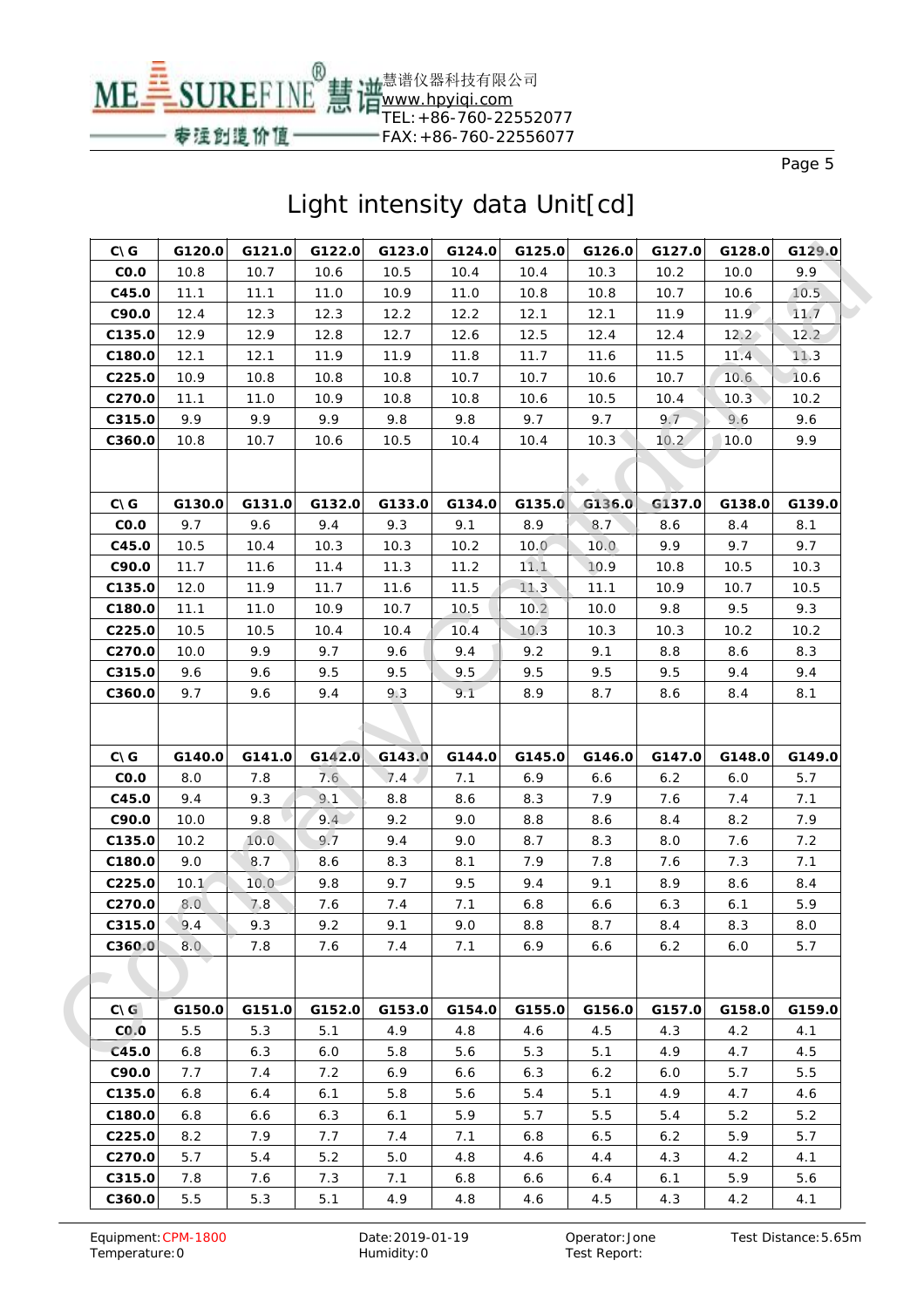

| <b>CNG</b>     | G160.0 | G161.0 | G162.0 | G163.0 | G164.0 | G165.0 | G166.0 | G167.0 | G168.0        | G169.0 |
|----------------|--------|--------|--------|--------|--------|--------|--------|--------|---------------|--------|
| CO.O           | 4.0    | 3.9    | 3.8    | 3.7    | 3.7    | 3.6    | 3.7    | 3.7    | 3.7           | 3.8    |
| C45.0          | 4.4    | 4.3    | 4.3    | 4.2    | 4.1    | 4.1    | 4.1    | 4.1    | 4.0           | 4.0    |
| C90.0          | 5.3    | 5.2    | 5.1    | 4.9    | 4.8    | 4.8    | 4.7    | 4.6    | $4.6^{\circ}$ | 4.5    |
| C135.0         | 4.5    | 4.3    | 4.2    | 4.2    | 4.1    | 4.1    | 4.1    | 4.0    | 4.0           | 4.0    |
| C180.0         | 5.1    | 5.0    | 4.9    | 4.9    | 4.8    | 4.7    | 4.7    | 4.6    | 4.6           | 4.5    |
| C225.0         | 5.4    | 5.1    | 4.9    | 4.6    | 4.5    | 4.2    | 4.1    | 4.0    | 3.9           | 3.8    |
| C270.0         | 4.1    | 4.0    | 4.0    | 3.9    | 4.0    | 3.9    | 3.9    | 3.9    | 3.9           | 3.9    |
| C315.0         | 5.4    | 5.3    | 5.0    | 4.8    | 4.6    | 4.4    | 4.2    | 4.1    | 3.9           | 3.8    |
| C360.0         | 4.0    | 3.9    | 3.8    | 3.7    | 3.7    | 3.6    | 3.7    | 3.7    | 3.7           | 3.8    |
|                |        |        |        |        |        |        |        |        |               |        |
|                |        |        |        |        |        |        |        |        |               |        |
| <b>CNG</b>     | G170.0 | G171.0 | G172.0 | G173.0 | G174.0 | G175.0 | G176.0 | G177.0 | G178.0        | G179.0 |
| CO.O           | 3.8    | 3.8    | 3.8    | 3.8    | 3.8    | 3.8    | 3.8    | 3.7    | 3.6           | 3.5    |
| C45.0          | 4.0    | 3.8    | 3.8    | 3.5    | 3.4    | 3.4    | 3.4    | 3.3    | 3.3           | 3.3    |
| C90.0          | 4.4    | 4.4    | 4.4    | 4.3    | 4.2    | 4.1    | 3.9    | 3.7    | 3.6           | 3.5    |
| C135.0         | 3.9    | 3.9    | 3.6    | 3.5    | 3.4    | 3.4    | 3.4    | 3.4    | 3.4           | 3.4    |
| C180.0         | 4.4    | 4.4    | 4.3    | 4.2    | 4.1    | 4.0    | 3.8    | 3.6    | 3.6           | 3.5    |
| C225.0         | 3.8    | 3.8    | 3.7    | 3.7    | 3.7    | 3.7    | 3.7    | 3.7    | 3.6           | 3.6    |
| C270.0         | 3.9    | 3.8    | 3.8    | 3.8    | 3.7    | 3.5    | 3.5    | 3.5    | 3.5           | 3.5    |
| C315.0         | 3.7    | 3.7    | 3.6    | 3.7    | 3.6    | 3.7    | 3.7    | 3.7    | 3.7           | 3.8    |
| C360.0         | 3.8    | 3.8    | 3.8    | 3.8    | 3.8    | 3.8    | 3.8    | 3.7    | 3.6           | 3.5    |
|                |        |        |        |        |        |        |        |        |               |        |
| $C\setminus G$ | G180.0 |        |        |        |        |        |        |        |               |        |
| CO.O           | 3.5    |        |        |        |        |        |        |        |               |        |
| C45.0          | 3.4    |        |        |        |        |        |        |        |               |        |
| C90.0          | 3.5    |        |        |        |        |        |        |        |               |        |
| C135.0         | 3.4    |        |        |        |        |        |        |        |               |        |
| C180.0         | 3.5    |        |        |        |        |        |        |        |               |        |
| C225.0         | 3.4    |        |        |        |        |        |        |        |               |        |
| C270.0         | 3.5    |        |        |        |        |        |        |        |               |        |
| C315.0         | 3.8    |        |        |        |        |        |        |        |               |        |
| C360.0         | 3.5    |        |        |        |        |        |        |        |               |        |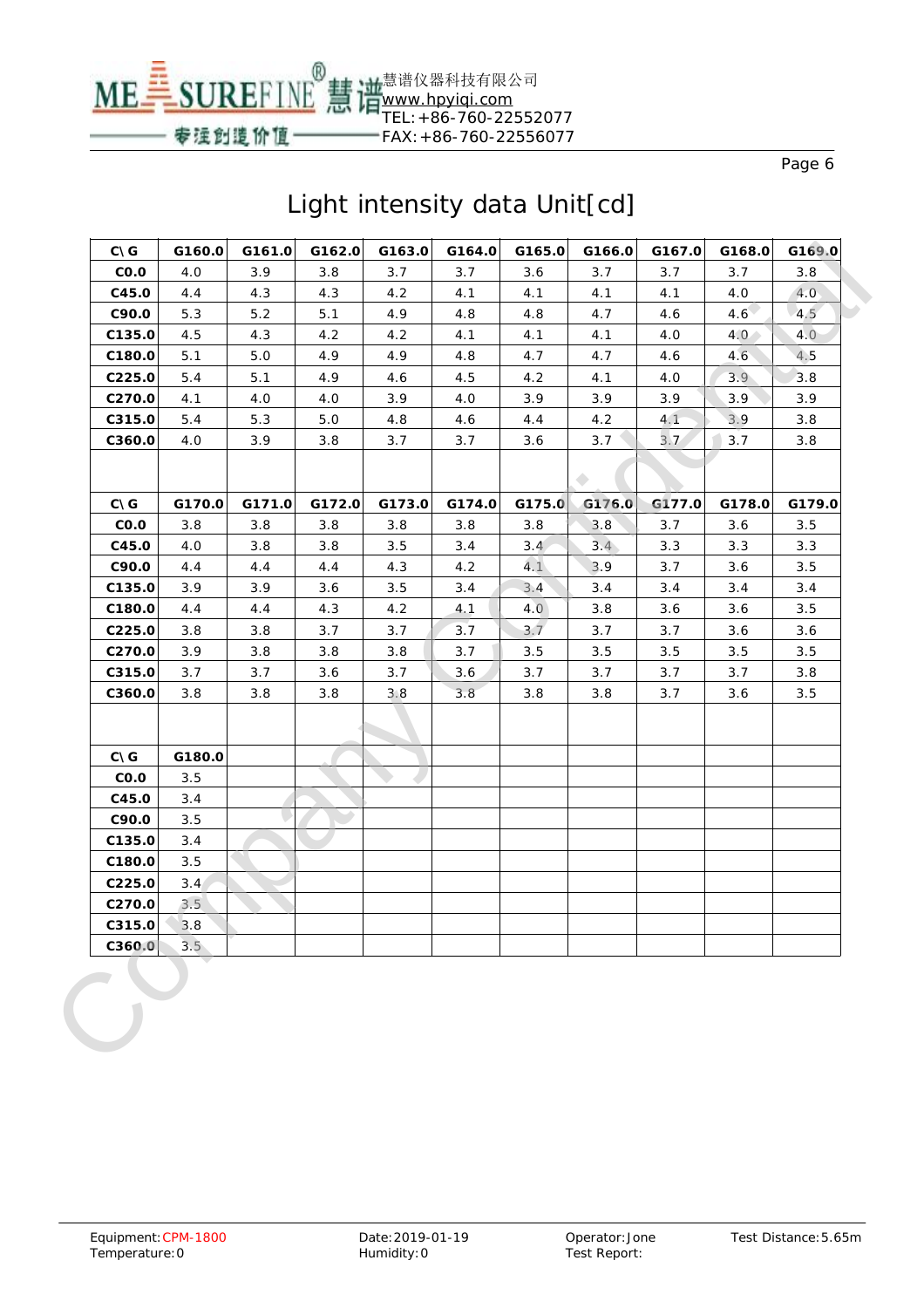

| Gamma         | Imean  | <b>Zonal Flux</b> | <b>Sum Flux</b> | <b>Zonal Flux</b> | Sum Flux |
|---------------|--------|-------------------|-----------------|-------------------|----------|
| [°]           | [cd]   | [Im]              | [Im]            | [%]               | [%]      |
| 0.0           | 301.33 | 0.00              | 0.00            | 0.00              | 0.00     |
| $0.0 - 1.0$   | 304.56 | 0.29              | 0.29            | 0.03              | 0.03     |
| $1.0 - 2.0$   | 305.57 | 0.88              | 1.17            | 0.09              | 0.12     |
| $2.0 - 3.0$   | 303.97 | 1.46              | 2.62            | 0.15              | 0.28     |
| $3.0 - 4.0$   | 303.29 | 2.03              | 4.66            | 0.21              | 0.49     |
| $4.0 - 5.0$   | 304.80 | 2.62              | 7.27            | 0.28              | 0.77     |
| $5.0 - 6.0$   | 305.41 | 3.21              | 10.48           | 0.34              | 1.11     |
| $6.0 - 7.0$   | 303.09 | 3.78              | 14.26           | 0.40              | 1.51     |
| $7.0 - 8.0$   | 302.34 | 4.33              | 18.59           | 0.46              | 1.97     |
| $8.0 - 9.0$   | 304.07 | 4.91              | 23.50           | 0.52              | 2.49     |
| $9.0 - 10.0$  | 301.19 | 5.48              | 28.98           | 0.58              | 3.06     |
| 10.0-11.0     | 295.89 | 5.97              | 34.95           | 0.63              | 3.70     |
| $11.0 - 12.0$ | 295.53 | 6.47              | 41.41           | 0.68              | 4.38     |
| 12.0-13.0     | 293.62 | 6.99              | 48.40           | 0.74              | 5.12     |
| $13.0 - 14.0$ | 291.32 | 7.49              | 55.89           | 0.79              | 5.91     |
| 14.0-15.0     | 290.45 | 7.99              | 63.88           | 0.84              | 6.76     |
| $15.0 - 16.0$ | 288.33 | 8.48              | 72.36           | 0.90              | 7.65     |
| $16.0 - 17.0$ | 283.66 | 8.91              | 81.27           | 0.94              | 8.59     |
| 17.0-18.0     | 280.56 | 9.30              | 90.57           | 0.98              | 9.58     |
| 18.0-19.0     | 276.33 | 9.69              | 100.26          | 1.02              | 10.60    |
| 19.0-20.0     | 270.63 | 10.01             | 110.27          | 1.06              | 11.66    |
| $20.0 - 21.0$ | 268.21 | 10.35             | 120.62          | 1.09              | 12.76    |
| $21.0 - 22.0$ | 267.79 | 10.77             | 131.39          | 1.14              | 13.89    |
| $22.0 - 23.0$ | 263.68 | 11.15             | 142.54          | 1.18              | 15.07    |
| 23.0-24.0     | 258.27 | 11.41             | 153.95          | 1.21              | 16.28    |
| $24.0 - 25.0$ | 256.15 | 11.70             | 165.65          | 1.24              | 17.52    |
| $25.0 - 26.0$ | 254.65 | 12.06             | 177.70          | 1.28              | 18.79    |
| $26.0 - 27.0$ | 250.97 | 12.37             | 190.07          | 1.31              | 20.10    |
| $27.0 - 28.0$ | 245.91 | 12.58             | 202.65          | 1.33              | 21.43    |
| 28.0-29.0     | 244.31 | 12.83             | 215.48          | 1.36              | 22.79    |
| $29.0 - 30.0$ | 239.05 | 13.05             | 228.53          | 1.38              | 24.17    |
| $30.0 - 31.0$ | 237.77 | 13.27             | 241.80          | 1.40              | 25.57    |
| $31.0 - 32.0$ | 234.15 | 13.52             | 255.32          | 1.43              | 27.00    |
| $32.0 - 33.0$ | 233.10 | 13.77             | 269.09          | 1.46              | 28.46    |
| $33.0 - 34.0$ | 229.99 | 14.01             | 283.10          | 1.48              | 29.94    |
| $34.0 - 35.0$ | 223.09 | 14.07             | 297.17          | 1.49              | 31.43    |
| $35.0 - 36.0$ | 218.94 | 14.07             | 311.24          | 1.49              | 32.91    |
| $36.0 - 37.0$ | 215.56 | 14.17             | 325.42          | 1.50              | 34.41    |
| 37.0-38.0     | 212.61 | 14.29             | 339.71          | 1.51              | 35.92    |
| 38.0-39.0     | 209.32 | 14.40             | 354.11          | 1.52              | 37.45    |
| 39.0-40.0     | 205.08 | 14.45             | 368.56          | 1.53              | 38.98    |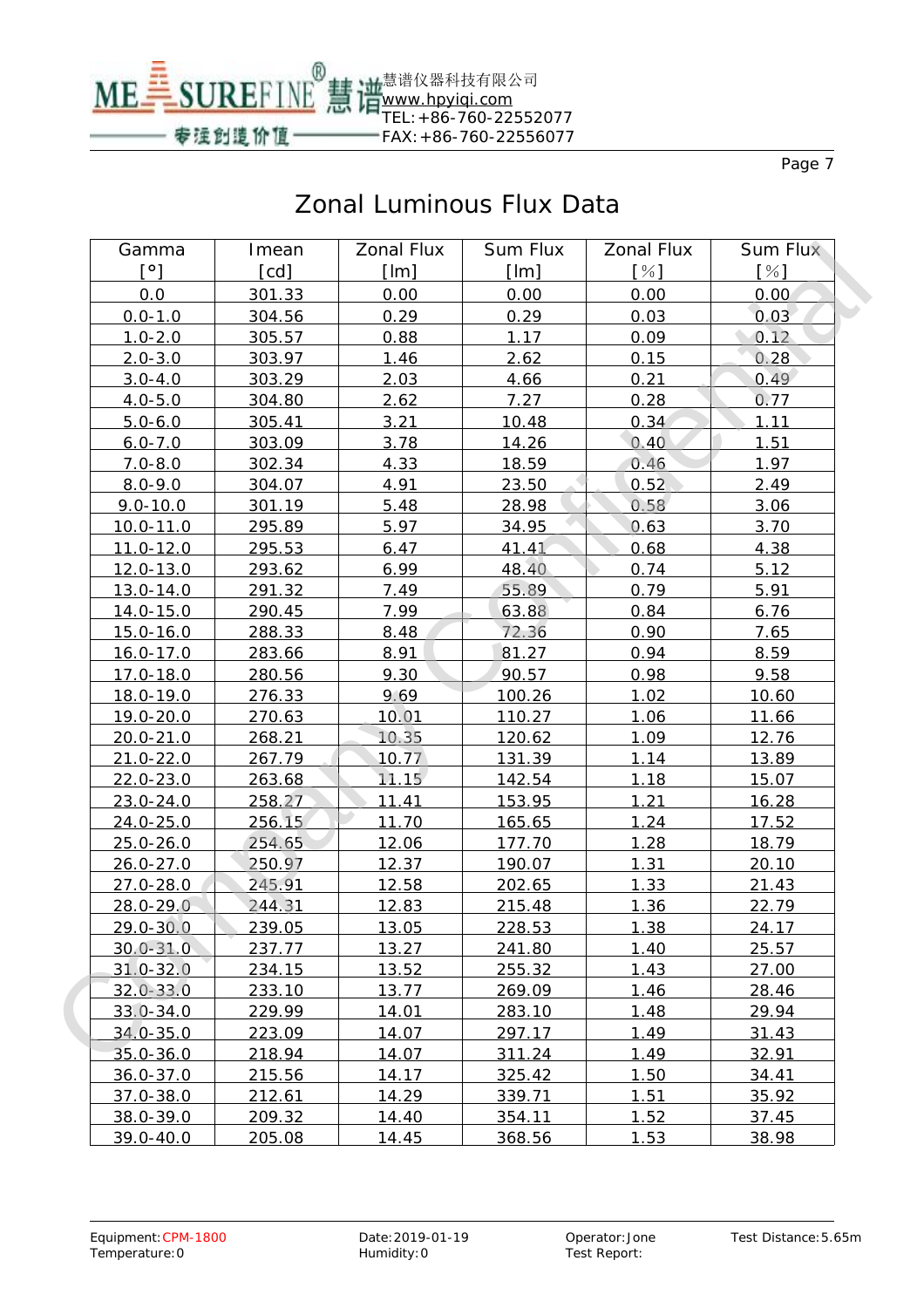

| Gamma         | Imean         | <b>Zonal Flux</b> | <b>Sum Flux</b> | <b>Zonal Flux</b> | <b>Sum Flux</b> |
|---------------|---------------|-------------------|-----------------|-------------------|-----------------|
| [°]           | [cd]          | [Im]              | [Im]            | [%]               | [%]             |
| 40.0-41.0     | 201.09        | 14.46             | 383.03          | 1.53              | 40.50           |
| 41.0-42.0     | 198.63        | 14.52             | 397.55          | 1.54              | 42.04           |
| 42.0-43.0     | 192.46        | 14.49             | 412.03          | 1.53              | 43.57           |
| 43.0-44.0     | 187.53        | 14.34             | 426.38          | 1.52              | 45.09           |
| 44.0-45.0     | 183.42        | 14.26             | 440.63          | 1.51              | 46.60           |
| 45.0-46.0     | 180.93        | 14.25             | 454.88          | 1.51              | 48.10           |
| 46.0-47.0     | 177.02        | 14.24             | 469.12          | 1.51              | 49.61           |
| 47.0-48.0     | 172.82        | 14.14             | 483.26          | 1.50              | 51.10           |
| 48.0-49.0     | 169.29        | 14.05             | 497.31          | 1.49              | 52.59           |
| 49.0-50.0     | <u>165.10</u> | 13.94             | 511.25          | 1.47              | 54.06           |
| $50.0 - 51.0$ | 161.30        | 13.81             | 525.06          | 1.46              | 55.53           |
| $51.0 - 52.0$ | 157.48        | 13.68             | 538.74          | 1.45              | 56.97           |
| $52.0 - 53.0$ | 153.12        | 13.51             | 552.25          | 1.43              | 58.40           |
| 53.0-54.0     | 149.27        | 13.33             | 565.58          | 1.41              | 59.81           |
| $54.0 - 55.0$ | 145.84        | 13.17             | 578.75          | 1.39              | 61.20           |
| 55.0-56.0     | 141.23        | 12.97             | 591.72          | 1.37              | 62.57           |
| 56.0-57.0     | 137.31        | 12.74             | 604.46          | 1.35              | 63.92           |
| 57.0-58.0     | 133.47        | 12.52             | 616.98          | 1.32              | 65.25           |
| 58.0-59.0     | 129.39        | 12.29             | 629.27          | 1.30              | 66.55           |
| $59.0 - 60.0$ | 125.67        | 12.05             | 641.32          | 1.27              | 67.82           |
| $60.0 - 61.0$ | 122.33        | 11.83             | 653.16          | 1.25              | 69.07           |
| $61.0 - 62.0$ | 118.10        | 11.59             | 664.74          | 1.23              | 70.30           |
| $62.0 - 63.0$ | 114.87        | 11.33             | 676.07          | 1.20              | 71.49           |
| $63.0 - 64.0$ | 110.81        | 11.07             | 687.14          | 1.17              | 72.67           |
| $64.0 - 65.0$ | 106.46        | 10.75             | 697.90          | 1.14              | 73.80           |
| $65.0 - 66.0$ | 102.66        | 10.43             | 708.33          | 1.10              | 74.91           |
| $66.0 - 67.0$ | 98.67         | 10.12             | 718.45          | 1.07              | 75.98           |
| $67.0 - 68.0$ | 95.28         | 9.82              | 728.28          | 1.04              | 77.02           |
| 68.0-69.0     | 92.11         | 9.56              | 737.84          | 1.01              | 78.03           |
| 69.0-70.0     | 88.22         | 9.26              | 747.10          | 0.98              | 79.01           |
| $70.0 - 71.0$ | 84.77         | 8.94              | 756.04          | 0.95              | 79.95           |
| $71.0 - 72.0$ | 81.17         | 8.63              | 764.67          | 0.91              | 80.86           |
| $72.0 - 73.0$ | 78.19         | 8.33              | 773.00          | 0.88              | 81.74           |
| $73.0 - 74.0$ | 74.79         | 8.04              | 781.05          | 0.85              | 82.60           |
| 74.0-75.0     | 71.39         | 7.72              | 788.77          | 0.82              | 83.41           |
| 75.0-76.0     | 67.74         | 7.39              | 796.15          | 0.78              | 84.19           |
| 76.0-77.0     | 64.42         | 7.05              | 803.20          | 0.75              | 84.94           |
| 77.0-78.0     | 61.34         | 6.73              | 809.93          | 0.71              | 85.65           |
| 78.0-79.0     | 58.43         | 6.44              | 816.37          | 0.68              | 86.33           |
| 79.0-80.0     | 55.05         | 6.12              | 822.49          | 0.65              | 86.98           |
| 80.0-81.0     | 52.27         | 5.80              | 828.29          | 0.61              | 87.59           |
|               |               |                   |                 |                   |                 |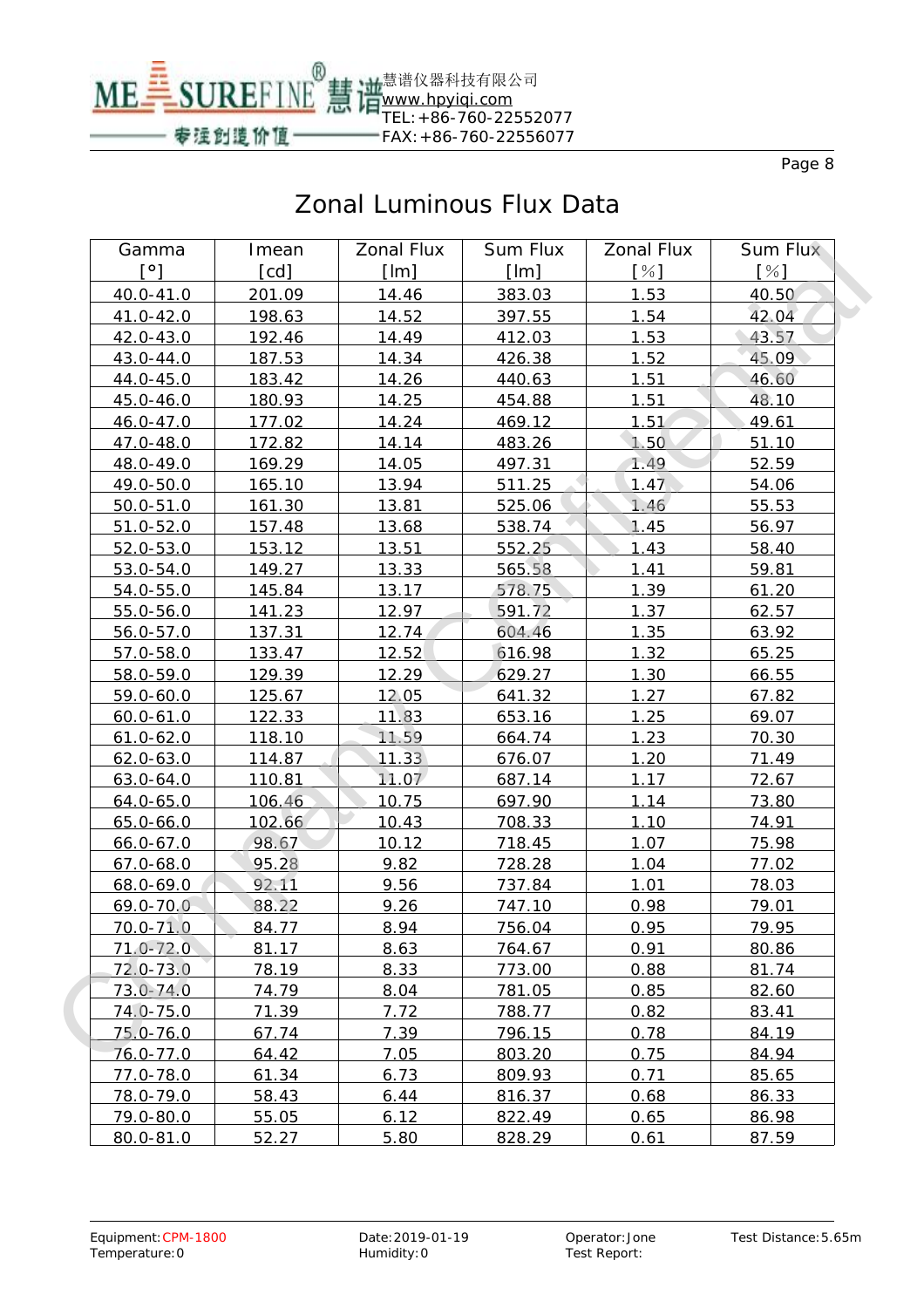

| Gamma                | Imean | <b>Zonal Flux</b> | <b>Sum Flux</b> | <b>Zonal Flux</b> | Sum Flux |
|----------------------|-------|-------------------|-----------------|-------------------|----------|
| $\mathsf{I}^{\circ}$ | [cd]  | [Im]              | [Im]            | [%]               | [%]      |
| 81.0-82.0            | 49.44 | 5.52              | 833.80          | 0.58              | 88.17    |
| 82.0-83.0            | 46.91 | 5.24              | 839.04          | 0.55              | 88.73    |
| 83.0-84.0            | 44.08 | 4.96              | 844.00          | 0.52              | 89.25    |
| 84.0-85.0            | 41.30 | 4.66              | 848.66          | 0.49              | 89.75    |
| 85.0-86.0            | 38.85 | 4.38              | 853.04          | 0.46              | 90.21    |
| 86.0-87.0            | 36.52 | 4.12              | 857.17          | 0.44              | 90.64    |
| 87.0-88.0            | 34.09 | 3.87              | 861.03          | 0.41              | 91.05    |
| 88.0-89.0            | 32.09 | 3.63              | 864.66          | 0.38              | 91.44    |
| 89.0-90.0            | 30.08 | 3.41              | 868.07          | 0.36              | 91.80    |
| 90.0-91.0            | 28.30 | 3.20              | 871.27          | 0.34              | 92.14    |
| $91.0 - 92.0$        | 26.47 | 3.00              | 874.27          | 0.32              | 92.45    |
| 92.0-93.0            | 24.79 | 2.81              | 877.08          | 0.30              | 92.75    |
| 93.0-94.0            | 23.34 | 2.63              | 879.71          | 0.28              | 93.03    |
| 94.0-95.0            | 22.02 | 2.48              | 882.19          | 0.26              | 93.29    |
| 95.0-96.0            | 20.74 | 2.33              | 884.53          | 0.25              | 93.54    |
| 96.0-97.0            | 19.48 | 2.19              | 886.72          | 0.23              | 93.77    |
| 97.0-98.0            | 18.40 | 2.06              | 888.78          | 0.22              | 93.99    |
| 98.0-99.0            | 17.37 | 1.94              | 890.72          | 0.21              | 94.19    |
| 99.0-100.0           | 16.46 | 1.83              | 892.54          | 0.19              | 94.39    |
| 100.0-101.0          | 15.59 | 1.73              | 894.27          | 0.18              | 94.57    |
| 101.0-102.0          | 14.82 | 1.63              | 895.91          | 0.17              | 94.74    |
| 102.0-103.0          | 14.20 | 1.55              | 897.46          | 0.16              | 94.91    |
| 103.0-104.0          | 13.63 | 1.48              | 898.94          | 0.16              | 95.06    |
| 104.0-105.0          | 13.16 | 1.42              | 900.36          | 0.15              | 95.21    |
| 105.0-106.0          | 12.81 | 1.37              | 901.74          | 0.15              | 95.36    |
| 106.0-107.0          | 12.57 | 1.33              | 903.07          | 0.14              | 95.50    |
| 107.0-108.0          | 12.35 | 1.30              | 904.37          | 0.14              | 95.64    |
| 108.0-109.0          | 12.19 | 1.28              | 905.65          | 0.13              | 95.77    |
| 109.0-110.0          | 12.06 | 1.25              | 906.90          | 0.13              | 95.90    |
| 110.0-111.0          | 11.94 | 1.23              | 908.14          | 0.13              | 96.03    |
| 111.0-112.0          | 11.84 | 1.21              | 909.35          | 0.13              | 96.16    |
| 112.0-113.0          | 11.74 | 1.19              | 910.54          | 0.13              | 96.29    |
| 113.0-114.0          | 11.70 | 1.18              | 911.72          | 0.12              | 96.41    |
| 114.0-115.0          | 11.64 | 1.16              | 912.89          | 0.12              | 96.54    |
| 115.0-116.0          | 11.55 | 1.15              | 914.03          | 0.12              | 96.66    |
| 116.0-117.0          | 11.54 | 1.13              | 915.17          | 0.12              | 96.78    |
| 117.0-118.0          | 11.49 | 1.12              | 916.29          | 0.12              | 96.90    |
| 118.0-119.0          | 11.45 | 1.11              | 917.39          | 0.12              | 97.01    |
| 119.0-120.0          | 11.38 | 1.09              | 918.48          | 0.12              | 97.13    |
| 120.0-121.0          | 11.34 | 1.07              | 919.56          | 0.11              | 97.24    |
| 121.0-122.0          | 11.28 | 1.06              | 920.61          | 0.11              | 97.35    |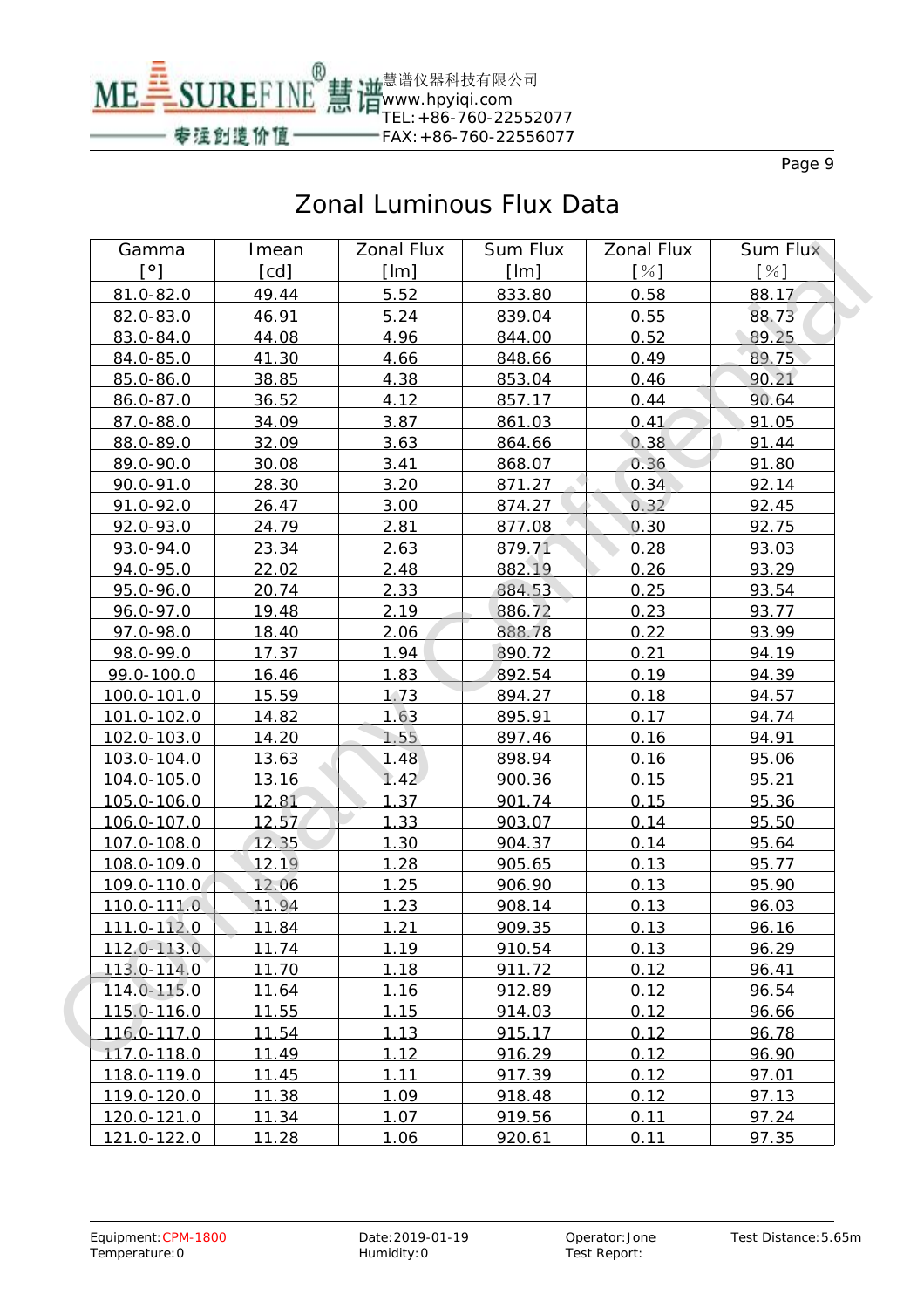

| Gamma       | Imean        | <b>Zonal Flux</b> | Sum Flux | <b>Zonal Flux</b> | <b>Sum Flux</b> |
|-------------|--------------|-------------------|----------|-------------------|-----------------|
| [°]         | [cd]         | [Im]              | [Im]     | [%]               | $[\%]$          |
| 122.0-123.0 | 11.22        | 1.04              | 921.65   | 0.11              | 97.46           |
| 123.0-124.0 | 11.15        | 1.02              | 922.68   | 0.11              | 97.57           |
| 124.0-125.0 | 11.08        | 1.00              | 923.68   | 0.11              | 97.68           |
| 125.0-126.0 | <u>11.01</u> | 0.99              | 924.67   | 0.10              | 97.78           |
| 126.0-127.0 | 10.93        | 0.97              | 925.64   | 0.10              | 97.89           |
| 127.0-128.0 | 10.84        | 0.95              | 926.58   | 0.10              | 97.99           |
| 128.0-129.0 | 10.74        | 0.93              | 927.51   | 0.10              | 98.08           |
| 129.0-130.0 | 10.64        | 0.90              | 928.41   | 0.10              | 98.18           |
| 130.0-131.0 | 10.56        | 0.88              | 929.30   | 0.09              | 98.27           |
| 131.0-132.0 | 10.43        | 0.86              | 930.16   | 0.09              | 98.36           |
| 132.0-133.0 | 10.34        | 0.84              | 931.00   | 0.09              | 98.45           |
| 133.0-134.0 | 10.22        | 0.82              | 931.82   | 0.09              | 98.54           |
| 134.0-135.0 | 10.08        | 0.79              | 932.61   | 0.08              | 98.62           |
| 135.0-136.0 | 9.97         | 0.77              | 933.38   | 0.08              | 98.70           |
| 136.0-137.0 | 9.81         | 0.75              | 934.13   | 0.08              | 98.78           |
| 137.0-138.0 | 9.64         | 0.72              | 934.85   | 0.08              | 98.86           |
| 138.0-139.0 | 9.47         | 0.69              | 935.54   | 0.07              | 98.93           |
| 139.0-140.0 | 9.28         | 0.67              | 936.21   | 0.07              | 99.00           |
| 140.0-141.0 | 9.08         | 0.64              | 936.85   | 0.07              | 99.07           |
| 141.0-142.0 | 8.87         | 0.61              | 937.46   | 0.06              | 99.14           |
| 142.0-143.0 | 8.64         | 0.58              | 938.05   | 0.06              | 99.20           |
| 143.0-144.0 | 8.43         | 0.56              | 938.60   | 0.06              | 99.26           |
| 144.0-145.0 | 8.20         | 0.53              | 939.13   | 0.06              | 99.31           |
| 145.0-146.0 | 7.96         | 0.50              | 939.63   | 0.05              | 99.37           |
| 146.0-147.0 | 7.68         | 0.47              | 940.11   | 0.05              | 99.42           |
| 147.0-148.0 | 7.42         | 0.44              | 940.55   | 0.05              | 99.46           |
| 148.0-149.0 | 7.17         | 0.42              | 940.97   | 0.04              | 99.51           |
| 149.0-150.0 | 6.92         | 0.39              | 941.36   | 0.04              | 99.55           |
| 150.0-151.0 | 6.62         | 0.37              | 941.73   | 0.04              | 99.59           |
| 151.0-152.0 | 6.36         | 0.34              | 942.07   | 0.04              | 99.62           |
| 152.0-153.0 | 6.12         | 0.32              | 942.38   | 0.03              | 99.66           |
| 153.0-154.0 | 5.90         | 0.29              | 942.68   | 0.03              | 99.69           |
| 154.0-155.0 | 5.66         | 0.27              | 942.95   | 0.03              | 99.72           |
| 155.0-156.0 | 5.45         | 0.25              | 943.20   | 0.03              | 99.74           |
| 156.0-157.0 | 5.27         | 0.23              | 943.44   | 0.02              | 99.77           |
| 157.0-158.0 | 5.08         | 0.22              | 943.66   | 0.02              | 99.79           |
| 158.0-159.0 | 4.90         | 0.20              | 943.86   | 0.02              | 99.81           |
| 159.0-160.0 | 4.77         | 0.19              | 944.04   | 0.02              | 99.83           |
| 160.0-161.0 | 4.63         | 0.17              | 944.21   | 0.02              | 99.85           |
| 161.0-162.0 | 4.51         | 0.16              | 944.37   | 0.02              | 99.87           |
| 162.0-163.0 | 4.39         | 0.15              | 944.52   | 0.02              | 99.88           |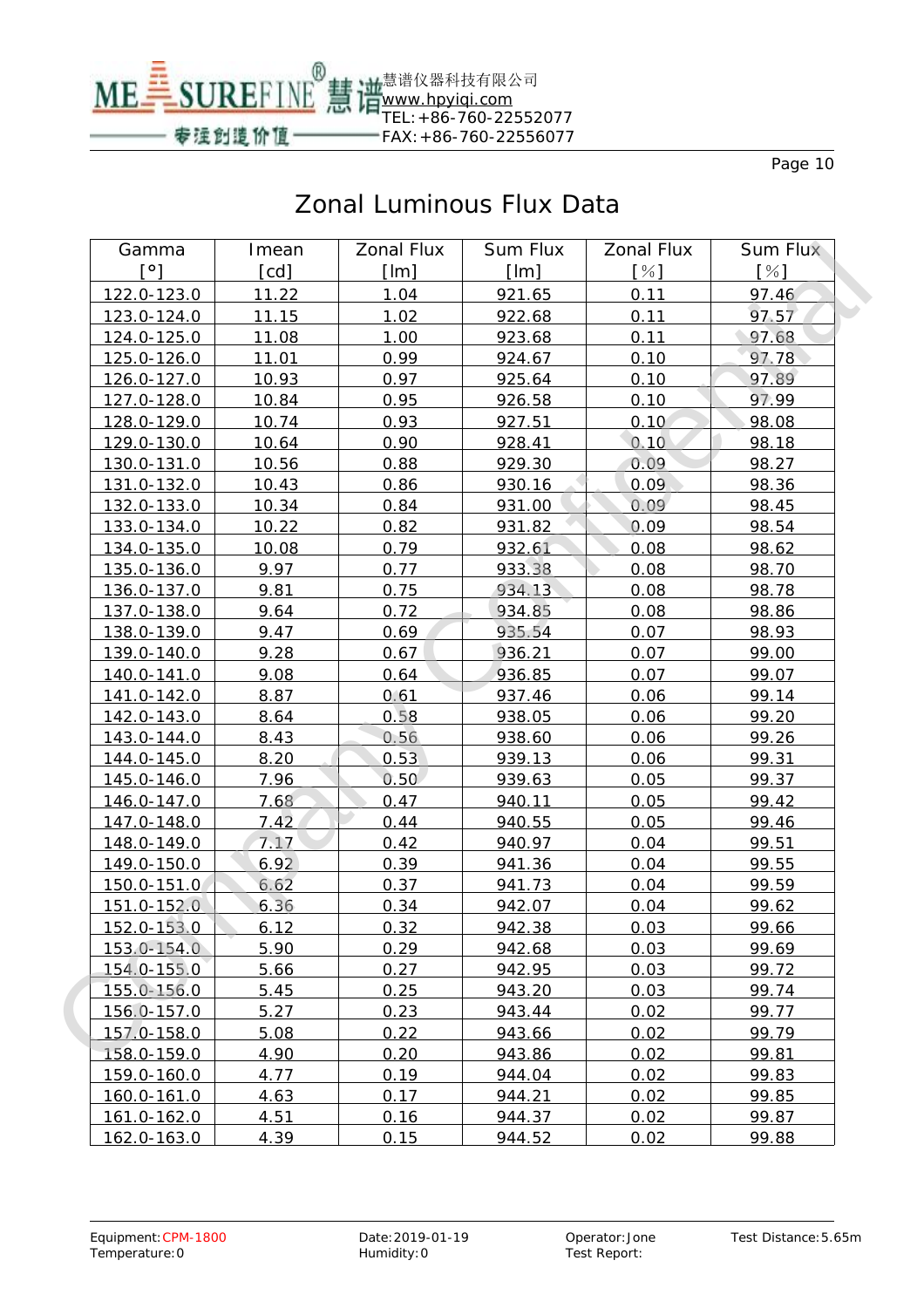

| Gamma       | Imean             | <b>Zonal Flux</b> | <b>Sum Flux</b> | <b>Zonal Flux</b> | <b>Sum Flux</b> |
|-------------|-------------------|-------------------|-----------------|-------------------|-----------------|
| [°]         | $[{\mathsf{cd}}]$ | [Im]              | [Im]            | [%]               | [%]             |
| 163.0-164.0 | 4.33              | 0.14              | 944.66          | 0.01              | 99.90           |
| 164.0-165.0 | 4.21              | 0.13              | 944.78          | 0.01              | 99.91           |
| 165.0-166.0 | 4.19              | 0.12              | 944.90          | 0.01              | 99.92           |
| 166.0-167.0 | 4.11              | 0.11              | 945.00          | 0.01              | 99.93           |
| 167.0-168.0 | 4.07              | 0.10              | 945.10          | 0.01              | 99.94           |
| 168.0-169.0 | 4.03              | 0.09              | 945.19          | 0.01              | 99.95           |
| 169.0-170.0 | 3.99              | 0.08              | 945.27          | 0.01              | 99.96           |
| 170.0-171.0 | 3.93              | 0.07              | 945.34          | 0.01              | 99.97           |
| 171.0-172.0 | 3.87              | 0.06              | 945.40          | 0.01              | 99.98           |
| 172.0-173.0 | 3.81              | 0.06              | 945.46          | 0.01              | 99.98           |
| 173.0-174.0 | 3.75              | 0.05              | 945.50          | 0.00              | 99.99           |
| 174.0-175.0 | 3.71              | 0.04              | 945.54          | 0.00              | 99.99           |
| 175.0-176.0 | 3.65              | 0.03              | 945.58          | 0.00              | 99.99           |
| 176.0-177.0 | 3.59              | 0.02              | 945.60          | 0.00              | 100.00          |
| 177.0-178.0 | 3.55              | 0.02              | 945.62          | 0.00              | 100.00          |
| 178.0-179.0 | 3.52              | 0.01              | 945.63          | 0.00              | 100.00          |
| 179.0-180.0 | 3.50              | 0.00              | 945.63          | 0.00              | 100.00          |
|             |                   |                   |                 |                   |                 |
|             |                   |                   |                 |                   |                 |
|             |                   |                   |                 |                   |                 |
|             |                   |                   |                 |                   |                 |
|             |                   |                   |                 |                   |                 |
|             |                   |                   |                 |                   |                 |
|             |                   |                   |                 |                   |                 |
|             |                   |                   |                 |                   |                 |
|             |                   |                   |                 |                   |                 |
|             |                   |                   |                 |                   |                 |
|             |                   |                   |                 |                   |                 |
|             |                   |                   |                 |                   |                 |
|             |                   |                   |                 |                   |                 |
|             |                   |                   |                 |                   |                 |
|             |                   |                   |                 |                   |                 |
|             |                   |                   |                 |                   |                 |
|             |                   |                   |                 |                   |                 |
|             |                   |                   |                 |                   |                 |
|             |                   |                   |                 |                   |                 |
|             |                   |                   |                 |                   |                 |
|             |                   |                   |                 |                   |                 |
|             |                   |                   |                 |                   |                 |
|             |                   |                   |                 |                   |                 |
|             |                   |                   |                 |                   |                 |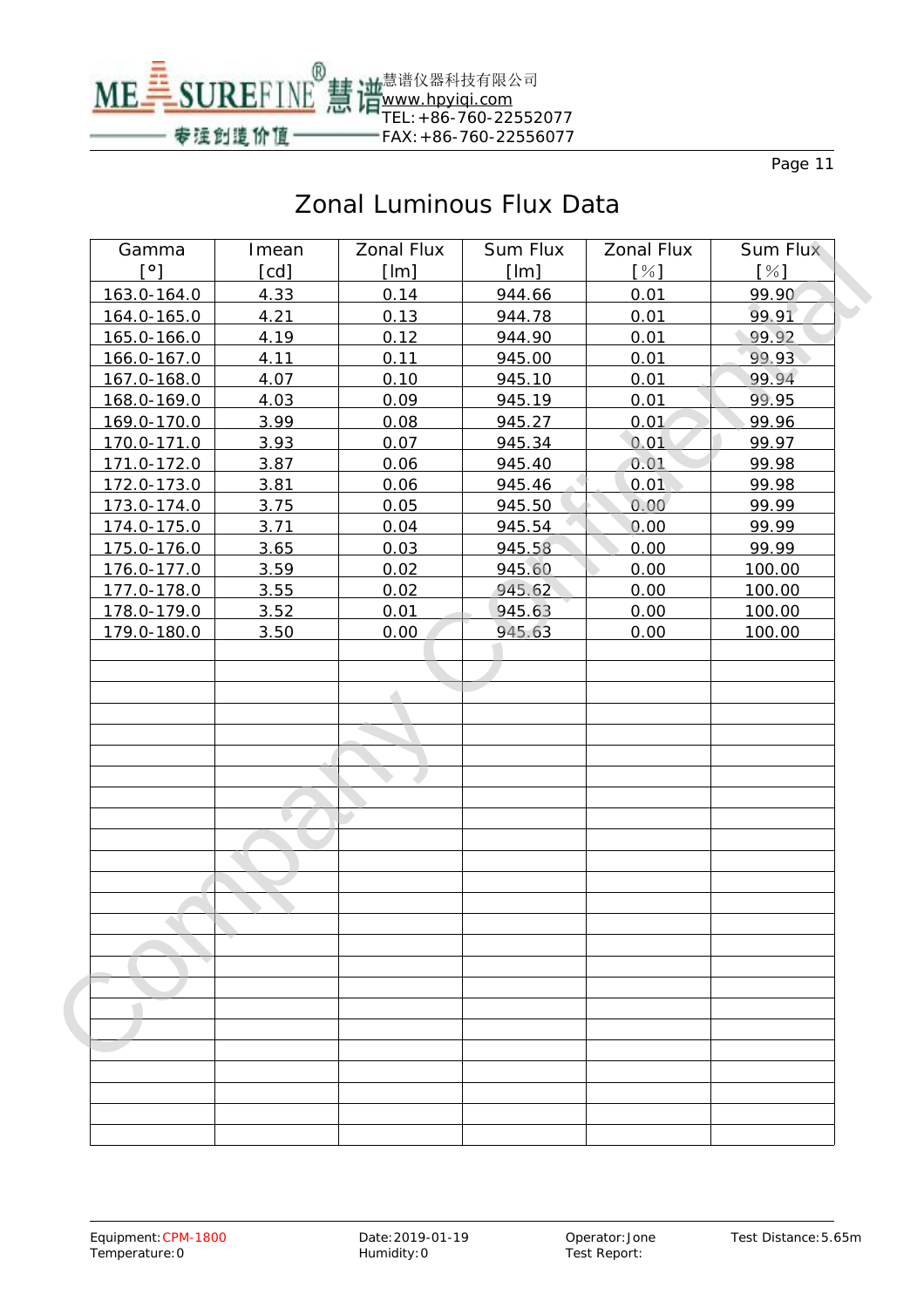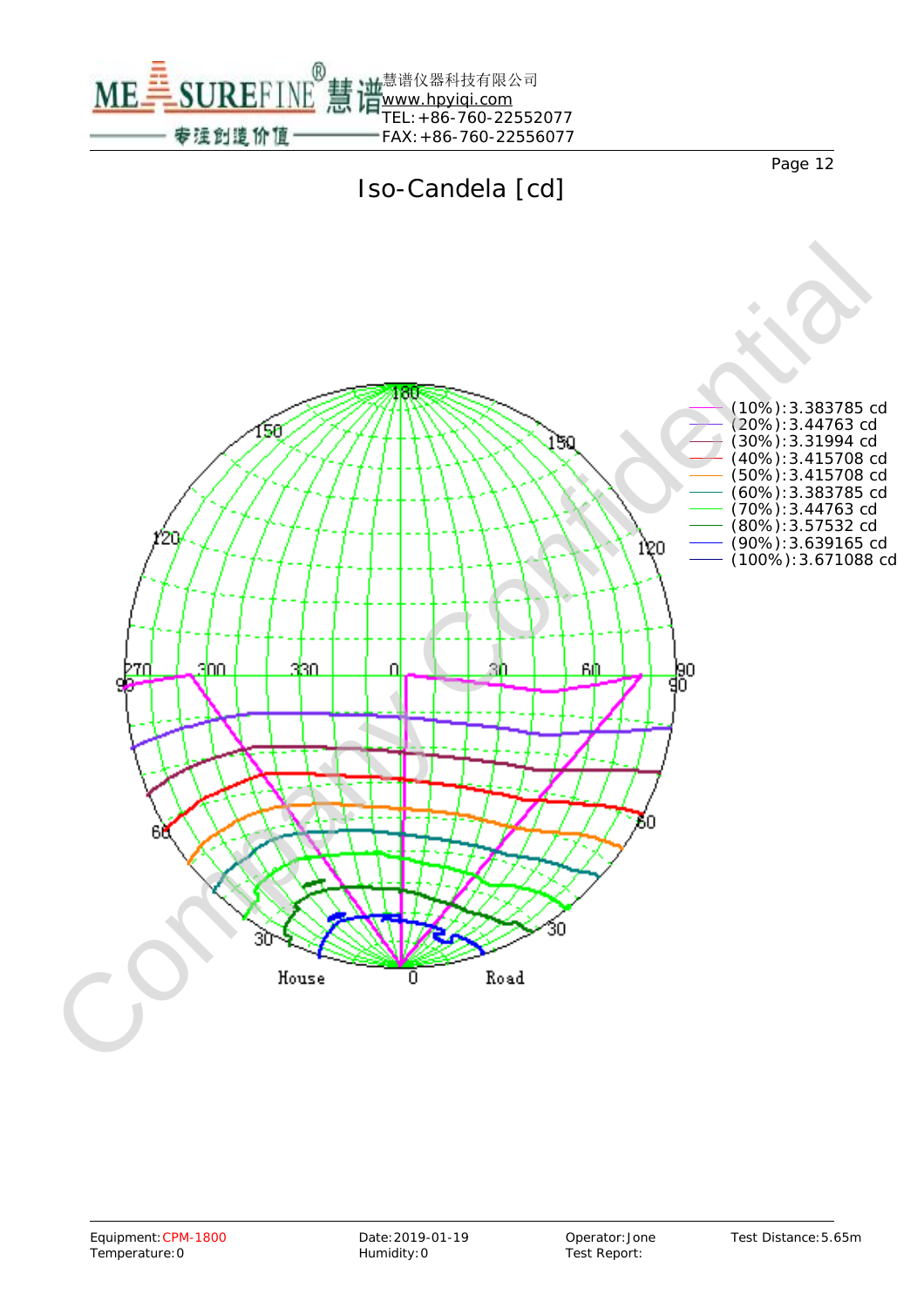

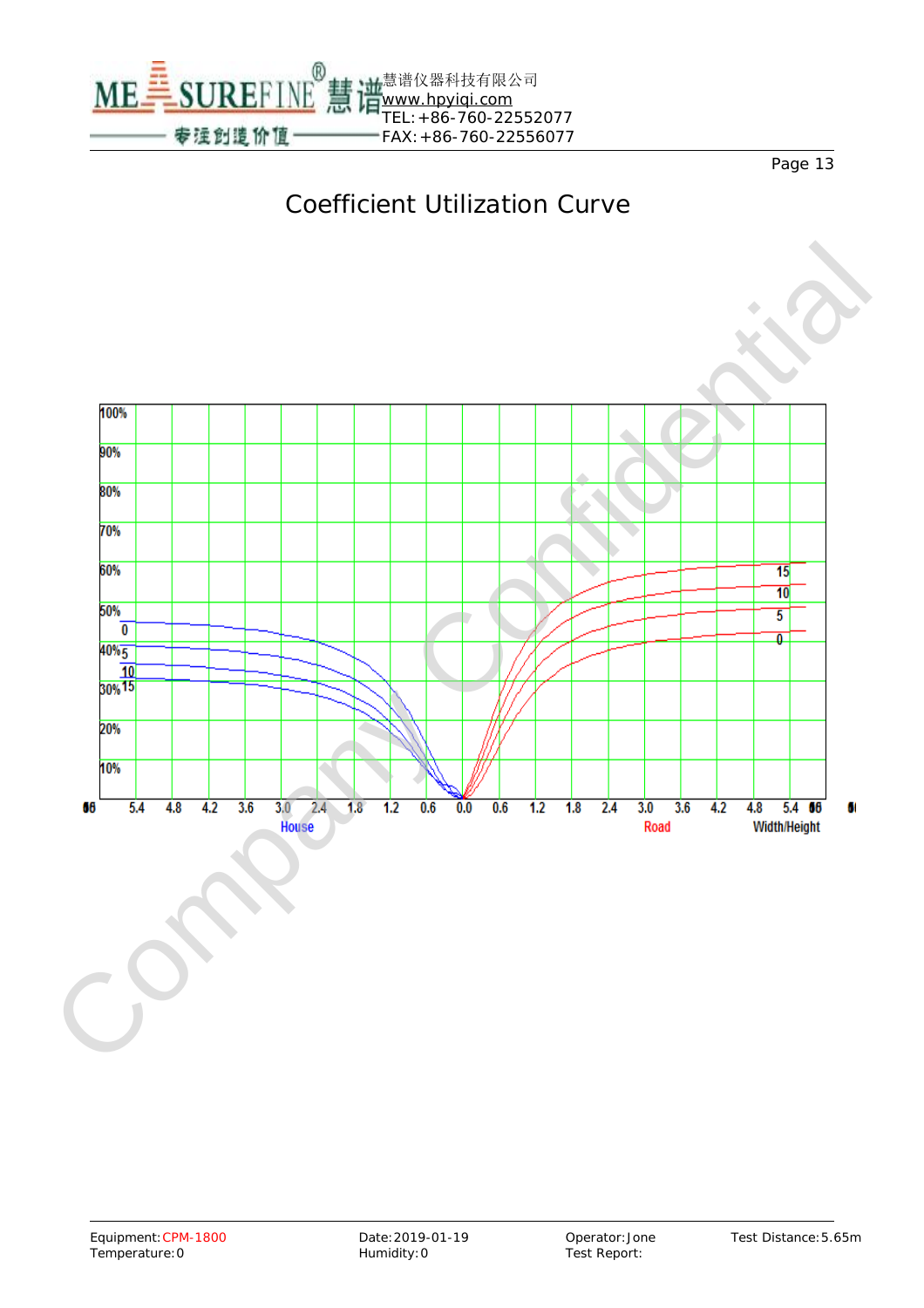ME SUREFINE 慧谱仪器科技有限公司 [www.hpyiqi.com](http://www.hpyiqi.com) TEL:+86-760-22552077 专运创造价值 FAX:+86-760-22556077

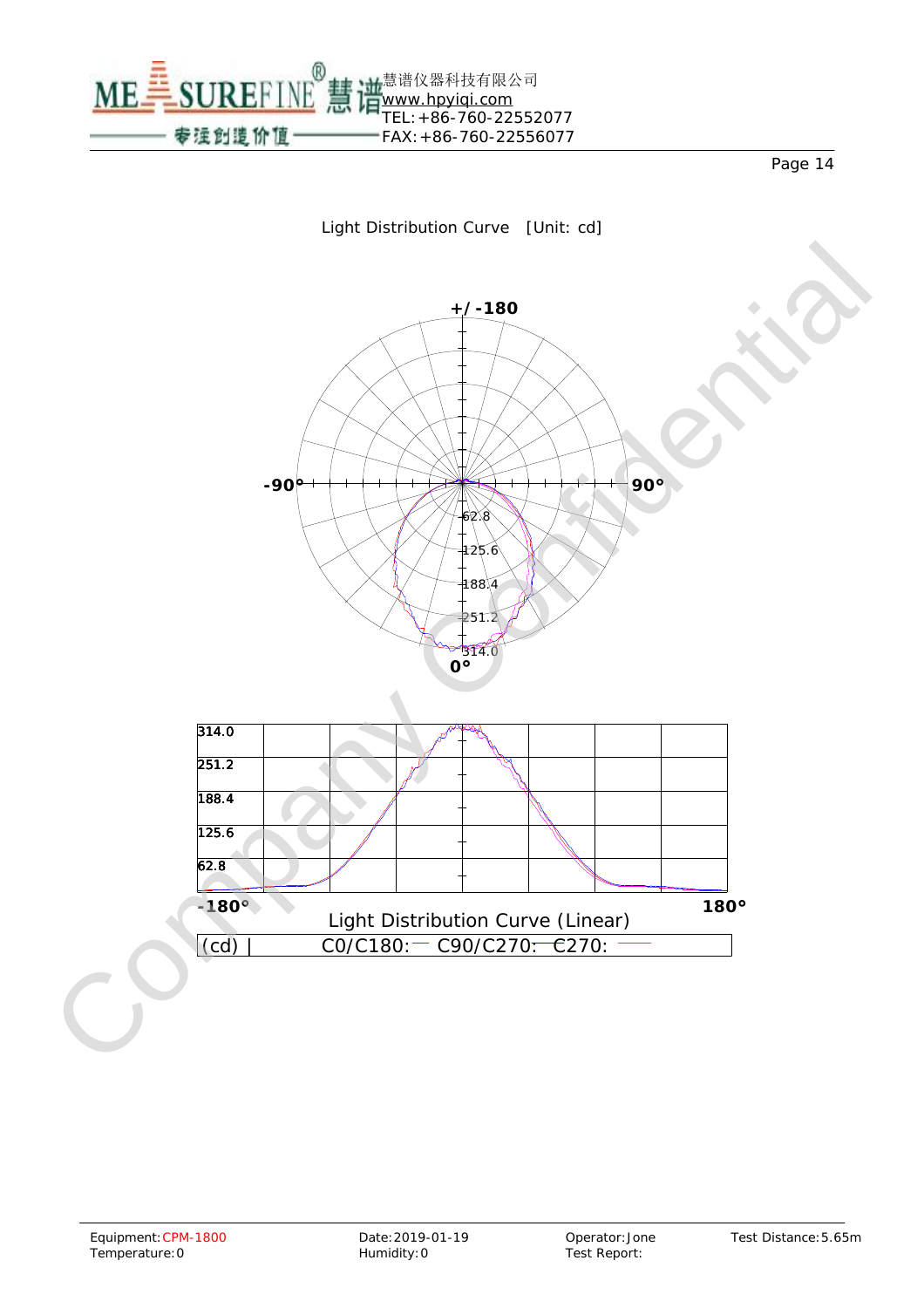

Max Plane Light Distribution Curve [Unit: cd] Max Plane Light Distribution Curve [Unit: cd]



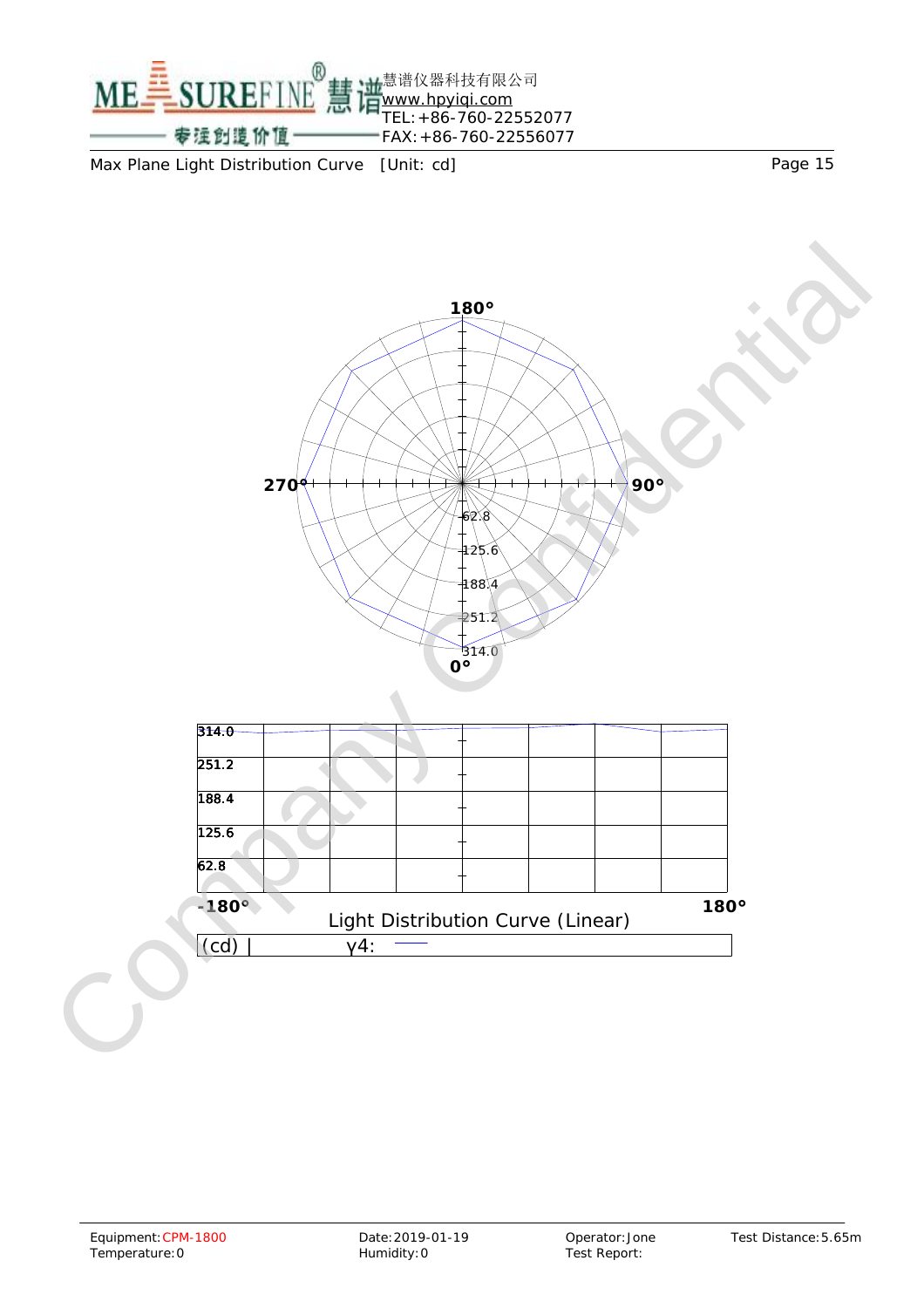

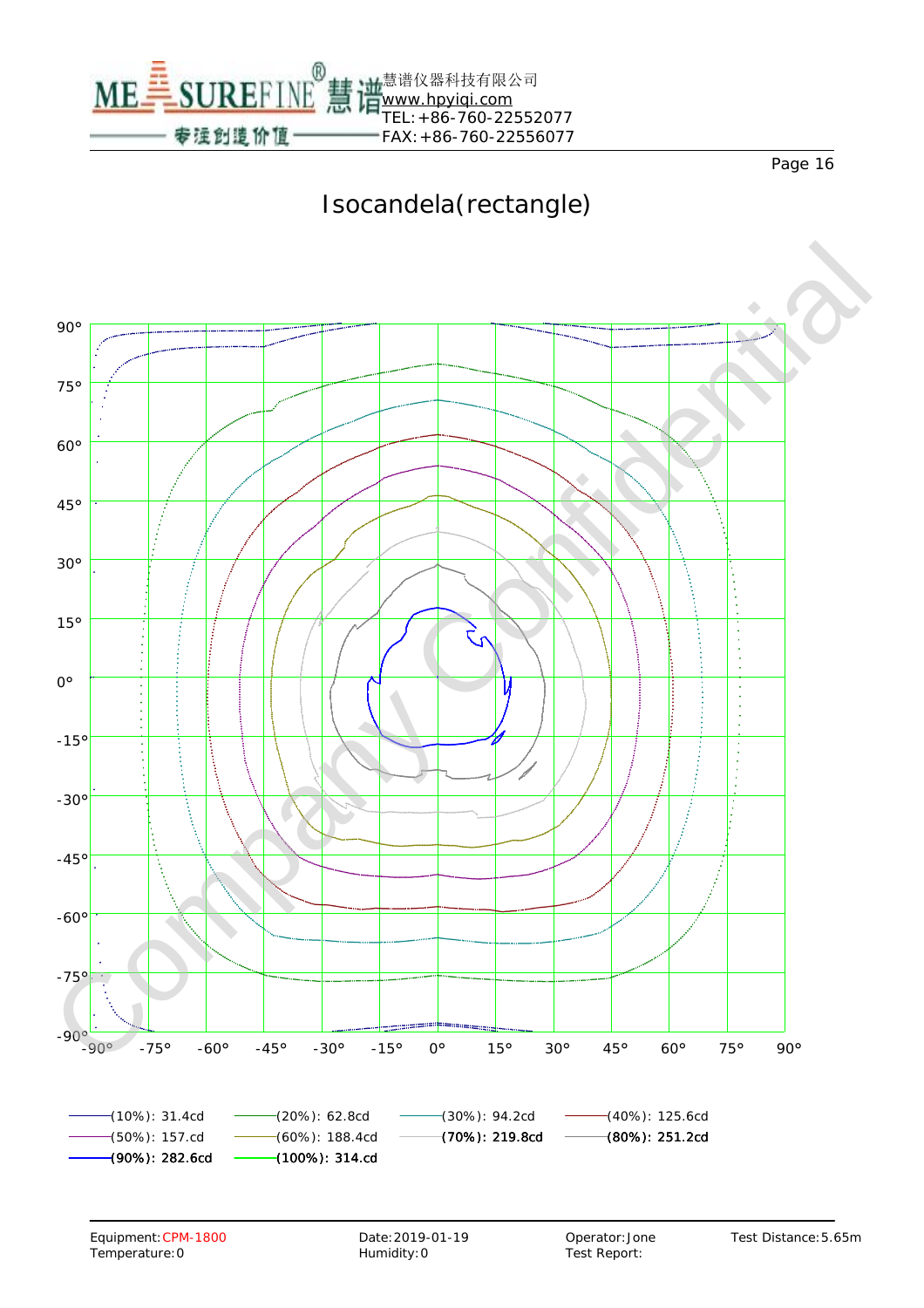

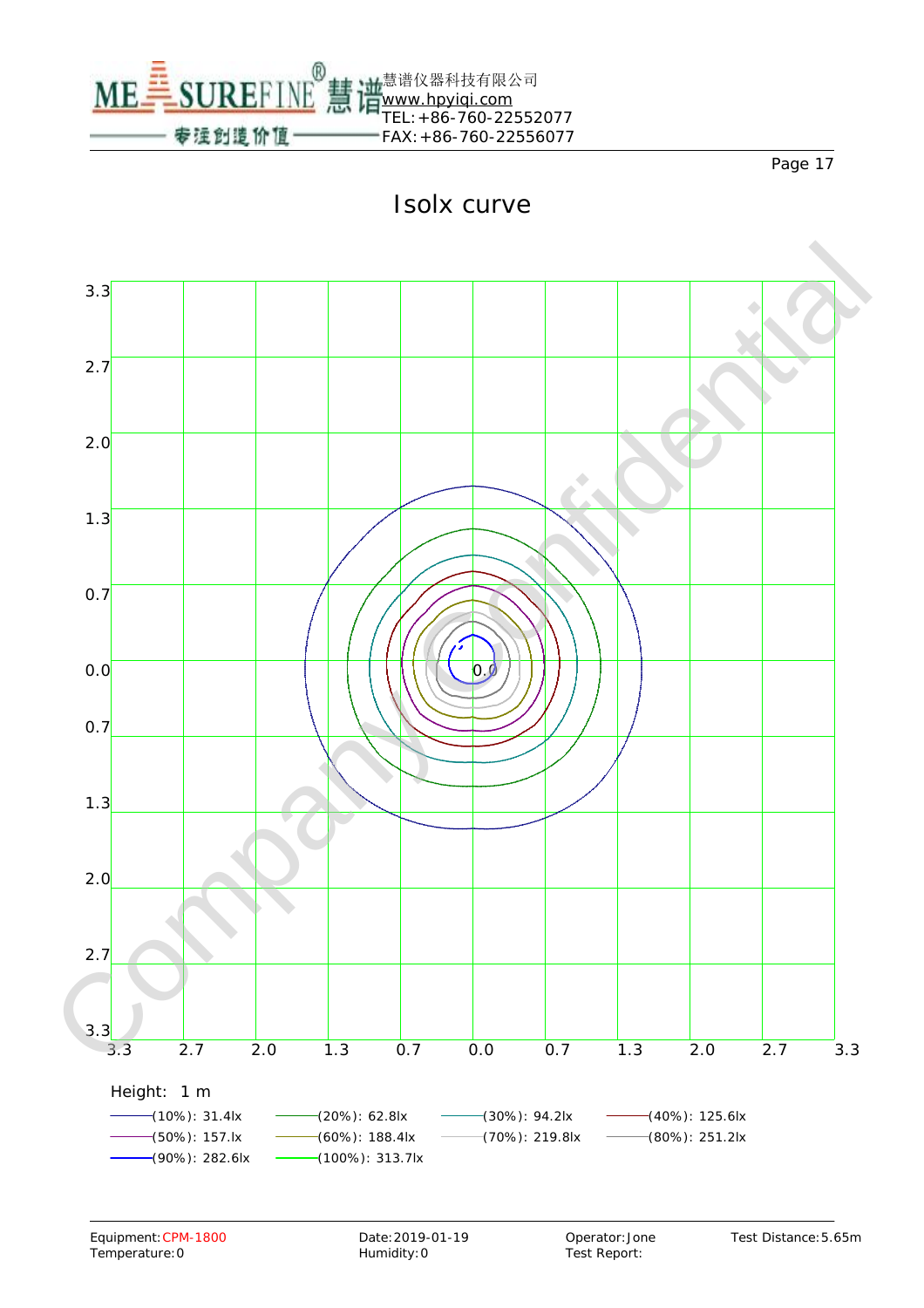

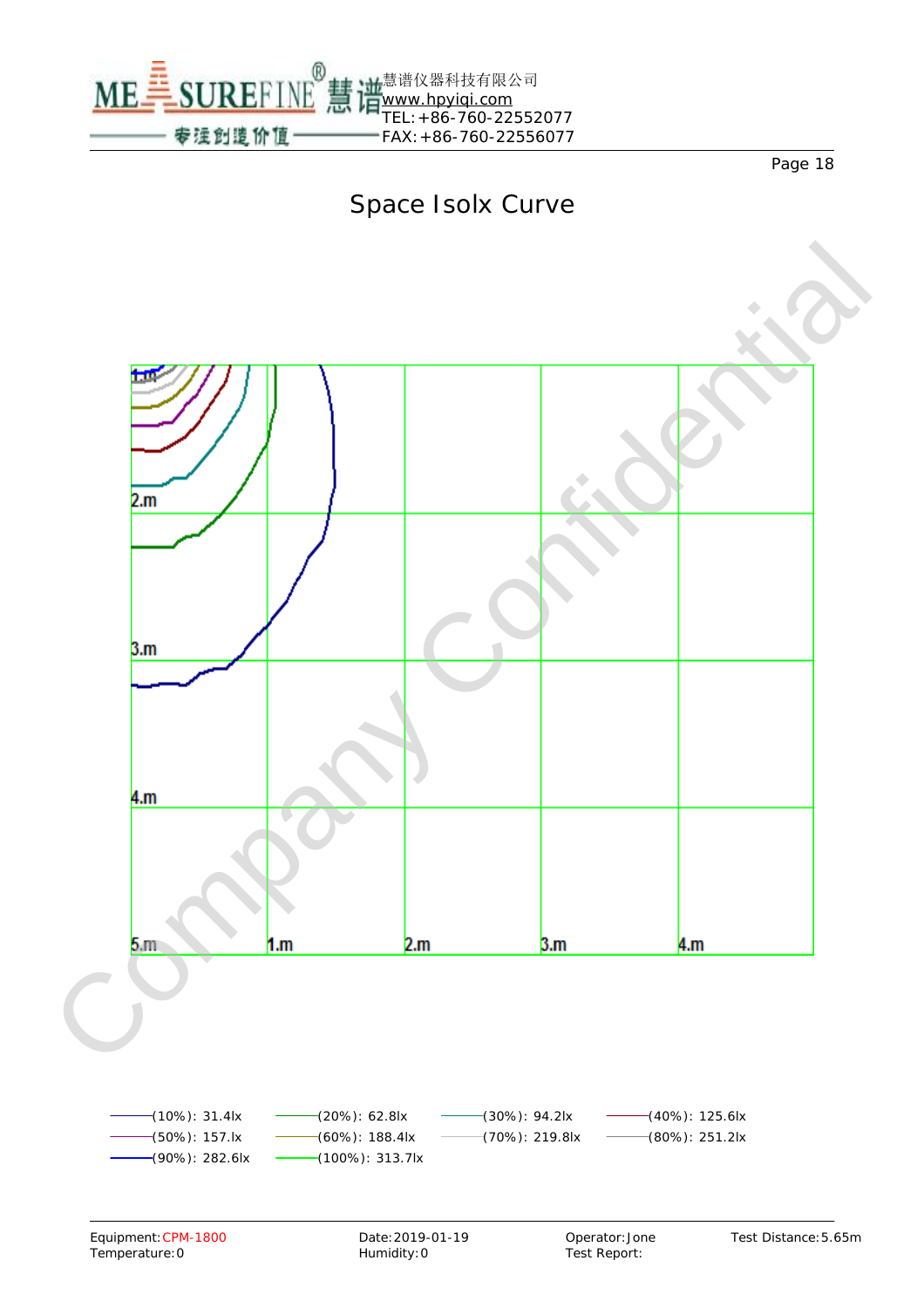

#### Luminance Limitting Curve

Diameter: 0mm Length: 0mm Width: 0mm Height: 0mm

#### (cd/m2)

|       | 45° | $50^\circ$ | $55^\circ$ | $60^{\circ}$ | $65^\circ$ | 70° | <b>ROP</b> |                                               |
|-------|-----|------------|------------|--------------|------------|-----|------------|-----------------------------------------------|
|       |     |            |            |              |            |     |            | 6776 6688 6570 6638 6768 7023 7567 8911 13644 |
| ⊧ ∈໑∩ |     |            |            |              |            |     |            | 6647 6536 6514 6439 6366 6435 7027 8268 12545 |





#### Lum. Limitting Curve (C0/C90)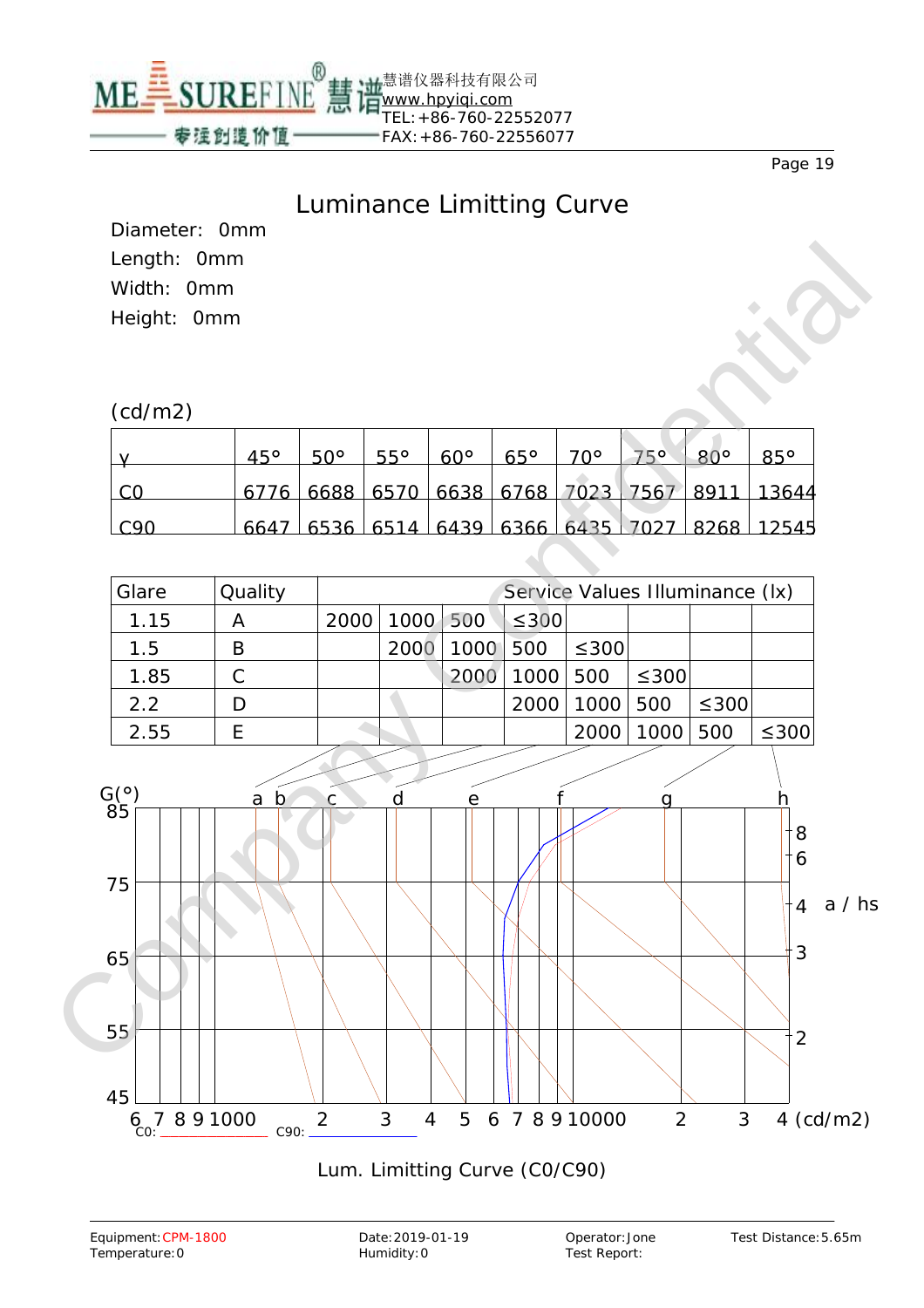ME SUREFINE [www.hpyiqi.com](http://www.hpyiqi.com) TEL:+86-760-22552077 专注创造价值 FAX:+86-760-22556077

Page 20



慧谱仪器科技有限公司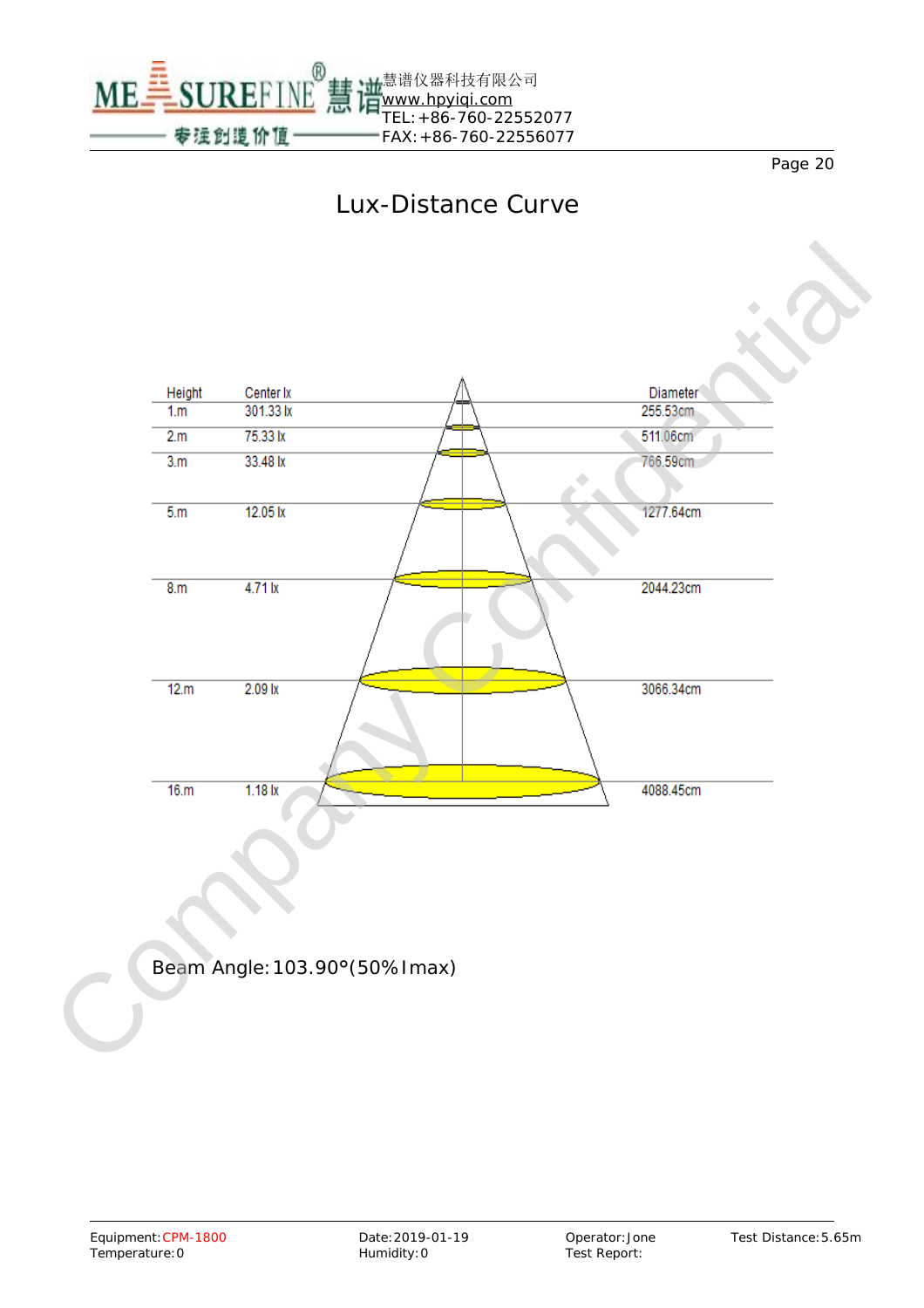

# Cofficiencts of Utilization

| <b>RHOCC</b>   |    | 80 |                                                                                   |    | 70 |    |    | 50 |    |    | 30                                      |    |    | 10 |    | $\mathbf{O}$ |
|----------------|----|----|-----------------------------------------------------------------------------------|----|----|----|----|----|----|----|-----------------------------------------|----|----|----|----|--------------|
| <b>RHOW</b>    | 50 | 30 | 10                                                                                | 50 | 30 | 10 | 50 | 30 | 10 | 50 | 30                                      | 10 | 50 | 30 | 10 | $\mathbf{O}$ |
| <b>RCR</b>     |    |    |                                                                                   |    |    |    |    |    |    |    | COEFFCIENTS OF UTILIZATION FOR RHOFC=20 |    |    |    |    |              |
| 0              |    |    |                                                                                   |    |    |    |    |    |    |    |                                         |    |    |    |    |              |
| $\mathbf{1}$   |    |    | $1.03 1.01 0.99 1.01 0.99 0.97 0.98 0.96 0.93 0.93 0.91 0.88 0.87 0.85 0.82 0.77$ |    |    |    |    |    |    |    |                                         |    |    |    |    |              |
| $\overline{2}$ |    |    | $0.88 0.85 0.83 0.87 0.84 0.82 0.85 0.81 0.78 0.82 0.78 0.74 0.77 0.73 0.69 0.65$ |    |    |    |    |    |    |    |                                         |    |    |    |    |              |
| 3              |    |    | $0.76 0.73 0.71 0.76 0.72 0.70 0.75 0.70 0.67 0.73 0.68 0.64 0.69 0.64 0.60 0.55$ |    |    |    |    |    |    |    |                                         |    |    |    |    |              |
| 4              |    |    | $0.67 0.64 0.62 0.67 0.63 0.61 0.67 0.62 0.58 0.65 0.60 0.56 0.63 0.57 0.52 0.48$ |    |    |    |    |    |    |    |                                         |    |    |    |    |              |
| 5              |    |    | $0.60 0.57 0.55 0.60 0.56 0.54 0.60 0.55 0.52 0.59 0.54 0.49 0.58 0.52 0.47 0.43$ |    |    |    |    |    |    |    |                                         |    |    |    |    |              |
| 6              |    |    | $0.54 0.51 0.49 0.54 0.51 0.48 0.55 0.50 0.46 0.54 0.49 0.44 0.53 0.47 0.42 0.38$ |    |    |    |    |    |    |    |                                         |    |    |    |    |              |
| $\overline{7}$ |    |    | $0.49 0.46 0.45 0.50 0.46 0.44 0.50 0.45 0.42 0.50 0.45 0.40 0.50 0.43 0.38 0.35$ |    |    |    |    |    |    |    |                                         |    |    |    |    |              |
| 8              |    |    | $0.45 0.43 0.41 0.46 0.42 0.40 0.47 0.42 0.39 0.47 0.41 0.37 0.47 0.40 0.35 0.32$ |    |    |    |    |    |    |    |                                         |    |    |    |    |              |
| 9              |    |    | $0.42 0.39 0.38 0.42 0.39 0.37 0.43 0.39 0.36 0.44 0.38 0.34 0.44 0.37 0.33 0.30$ |    |    |    |    |    |    |    |                                         |    |    |    |    |              |
| 10             |    |    | $0.39 0.37 0.35 0.40 0.37 0.35 0.41 0.36 0.33 0.41 0.36 0.32 0.41 0.35 0.30 0.28$ |    |    |    |    |    |    |    |                                         |    |    |    |    |              |
|                |    |    |                                                                                   |    |    |    |    |    |    |    |                                         |    |    |    |    |              |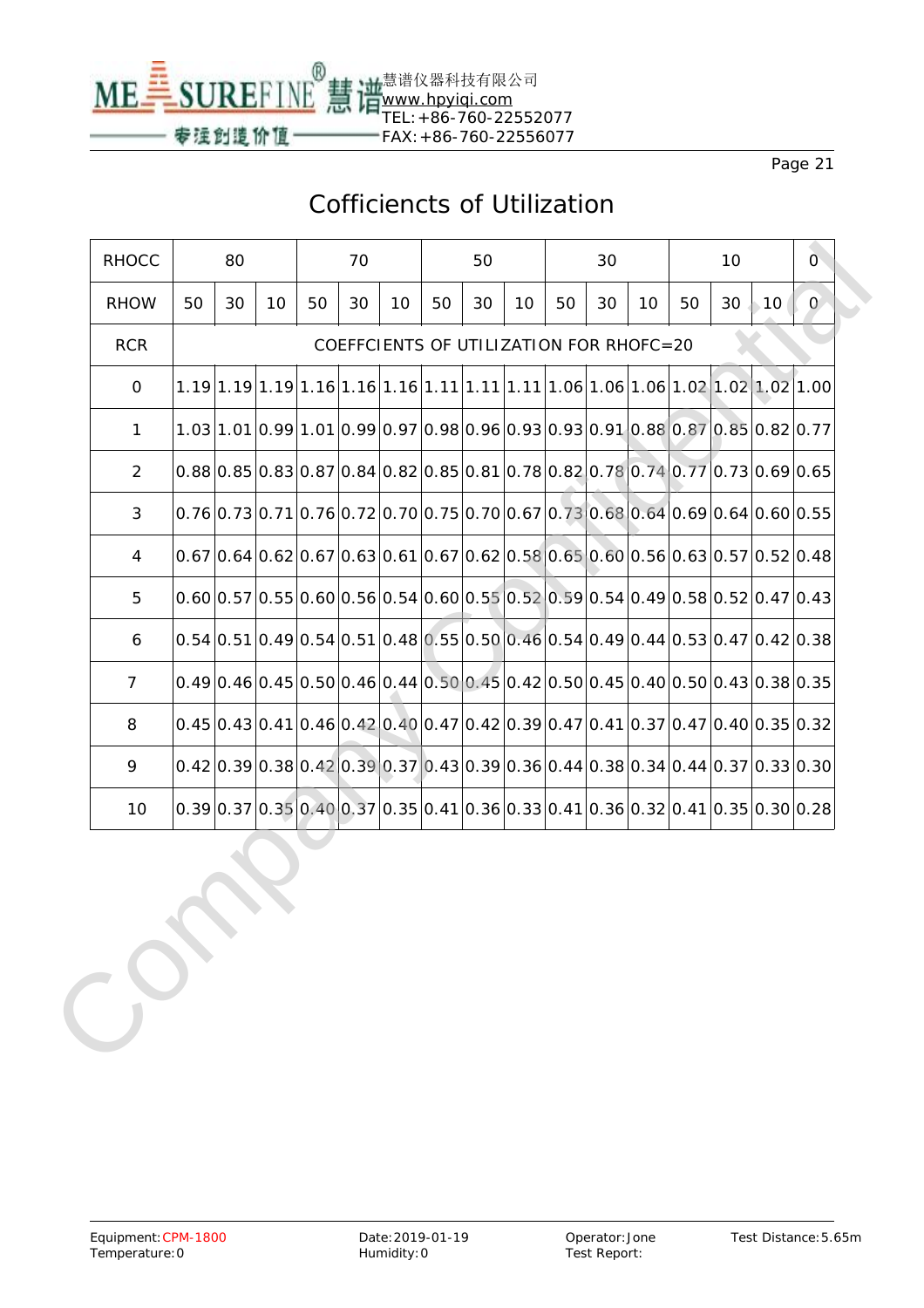